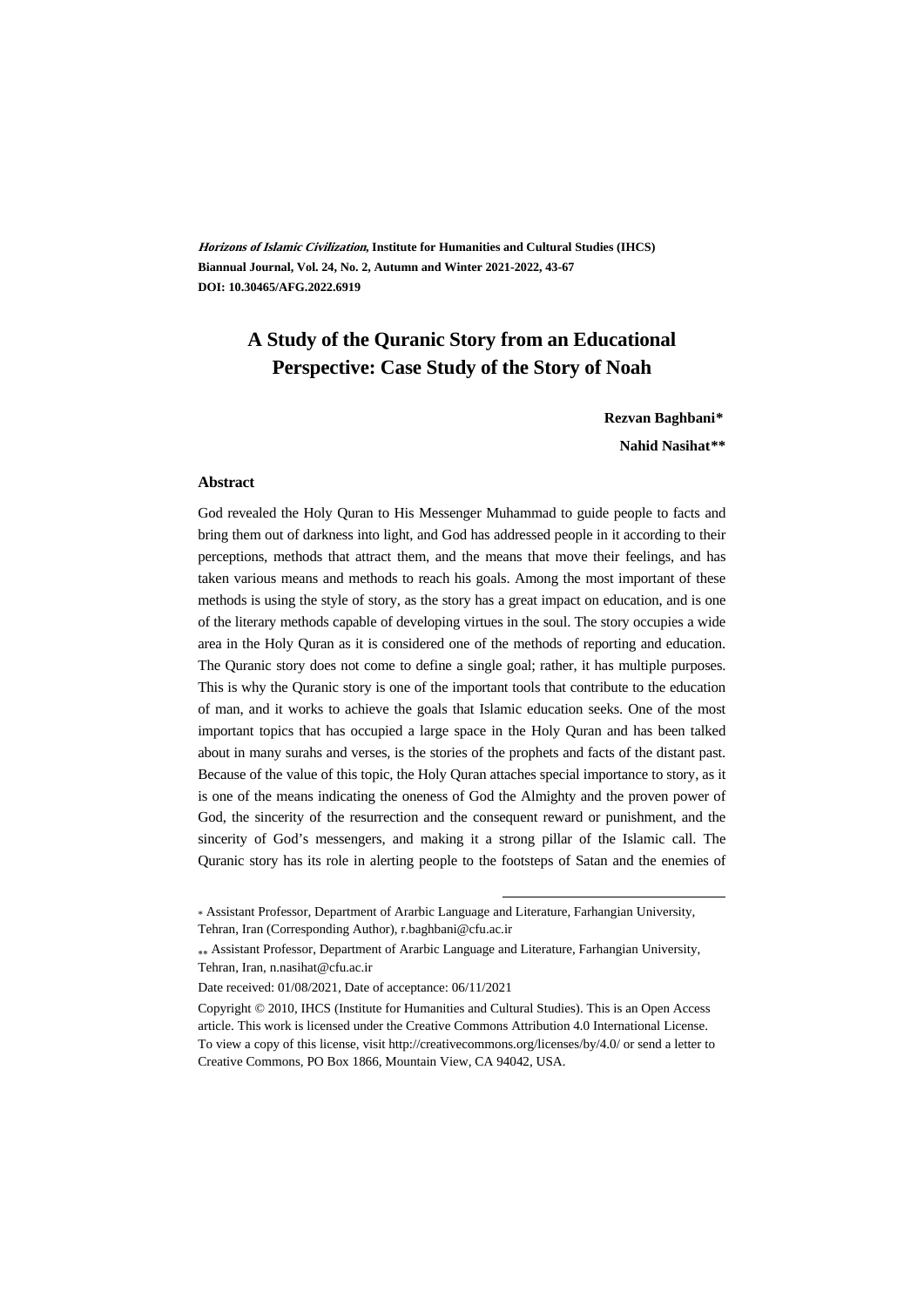God, and it has its effect on achieving emotional education and moral virtues in a Muslim in a manner that provokes emotion, hope and fear of God the Almighty. The stories of the Holy Quran are considered the best stories because they contain great wisdom and benefits and achieve great goals. And the story of Noah is considered one of the Quranic stories full of educational methods.

This paper aims to study the educational methods in the story of the Prophet Noah, through a descriptive-analytical approach. The results of the study indicate that Noah used different methods of calling, in a long perseverance, beautiful patience, and a noble effort that spanned nine hundred and fifty years, with the aim of persuading his people and influencing them, so that they would abandon falsehood and follow the truth. However, those people did not believe except few and God the Almighty destroyed them because of their denial of their Prophet. In calling his people to God, he used various methods such as encouragement, intimidation, endearment, compassion, challenge and dialogue. He took every opportunity to call his people to God, and used three levels in calling to God: aloud, openly, and secretly. Just as he was concerned with reforming his people, he was concerned with reforming future generations. The element of artistic creation in the story of Noah emerged as a method that leads to the achievement of the religious and educational purpose of the story.

Noah applied different practices, perhaps any of them might be a reason for his people to enter the religion of God. He is a wise advocate who gave his people guidance and advice in a variety of ways. The diversity of educational methods is of great importance in the educational process and an interesting factor, and the difference in people's acceptance of educational methods reinforces the importance of their diversity. Just as he was concerned with reforming his people, he was concerned with reforming future generations. The story of Noah is one of the most repeated stories in the Holy Quran, because it contains many lessons and sermons that benefit the Muslim person. This story contains educational methods that are valid for man in every time and place. The story is one of the well-known and influential educational methods, and it is a successful educational method in achieving the educational goals that Islamic education seeks to achieve in the soul; therefore, the Holy Quran used it in human education. The ultimate purpose of talking about the conditions of the past nations in the Holy Quran is educational. The Quranic stories contain an effective treatment for the religious, psychological and social diseases that humans suffer from, and God has made the conditions of the previous nations in the Holy Quran an example for those who consider it.

**Key words:** Holy Qur'an, education, story, Noah.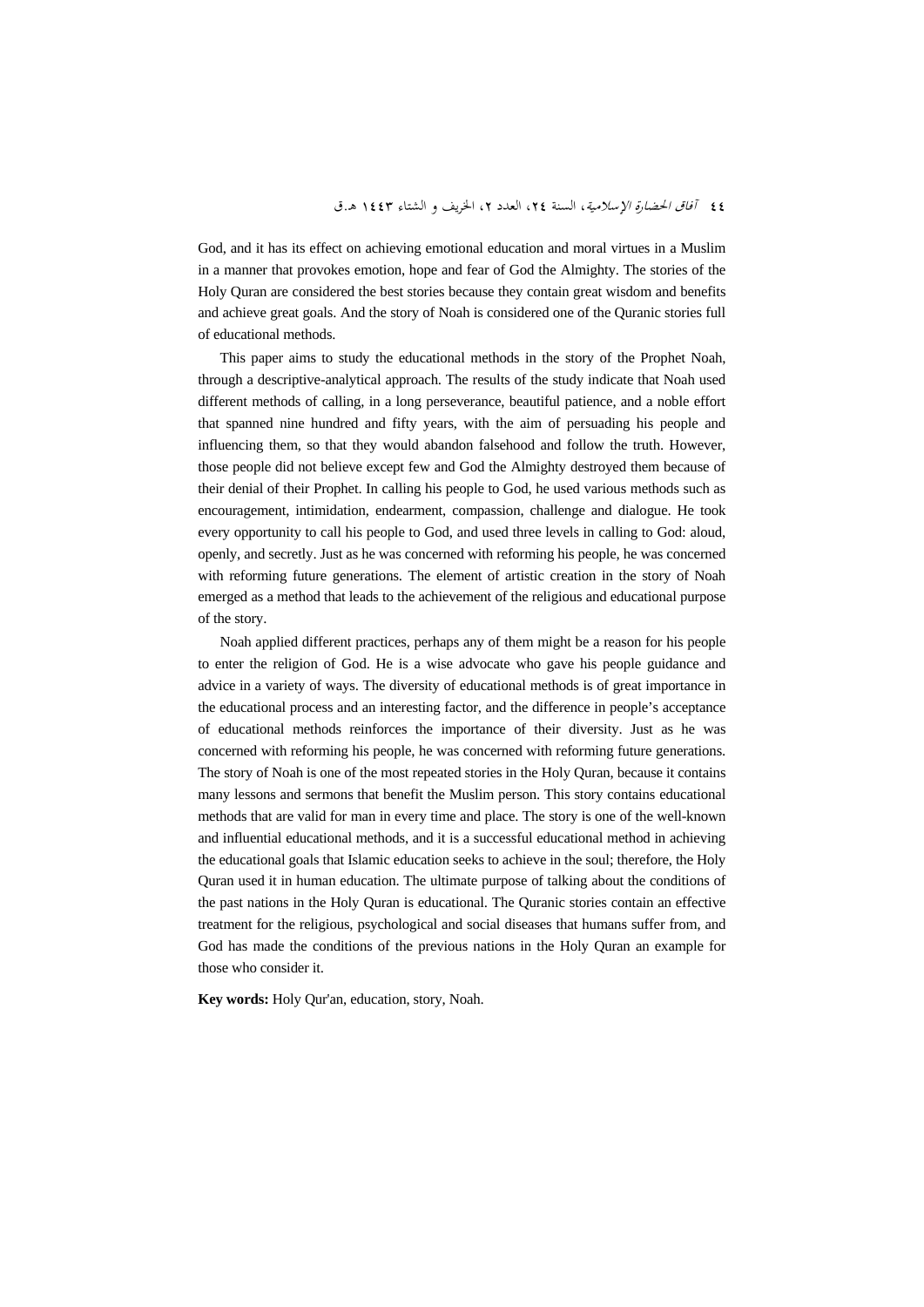آفاق الحضارة الإسلامية، أكاديمية العلوم الإنسانية والدراسات الثقافية بحلة علميّة نصف سنويّة (مقالة علميّة محکمة)، السنة ٢٤، العدد ٢، الخريف و الشتاء ١٤٤٣ هـ.ق، ٣٣-٦٧

**القصة ّ دراسة في ّ ة من المنظور التربوي ّ القرآني قص ّ ً ة نوح (ع) أنموذجا**

### ‡ \* **رضوان باغباني**

\*\* **ناهيد نصيحت**

**الملخص**

أنــزل الله القــرآن الكــريم علــى رســوله محمّــد (ص) ليهــدي النــاس إلــى الحقــائق<br>. ويخــرجهم مــن الظلمــات إلــی النــور، و قــد خاطــب االله النــاس فيــه علــی قــدر مداركهم، وبالأسـاليب التي تجـذبهم، والوسـائل التي تحرّك مشـاعرهم، واتخذ وسـائل وأساليب متنوعةً للوصول إلى أهدافه. ومن أهمّ أساليبه أسلوب القصّة، فللقصّة أثـرٌ بـالـغٌ في التربيـة، وهـي مـن الأسـاليب الأدبيّـة القـادرة علـى تنميـة الفضـائل في النفس. تحتلّ القصّة مساحةً واسعةً في القرآن الكريم على اعتبـار أنَّهـا أسلوبٌ من<br>. أساليب التبليغ والتربية. والقصّة في القرآن الكريم ما جاءت لتقرّر هدفاً واحداً، بل<br>. لها أهدافٌ كثيرةٌ وغاياتٌ متعددةٌ. لهذا تعدّ القصّة القرآنيّة من الوسائل الهامّة التي تسـهم في تربيـة الإنسـان، وتعمـل علـی تحقيـق الأهـداف الـتي تسـعی إليهـا التربيـة الإسلاميّة. قصـص الأنبيـاء عليهم السّلام مـن أعظـم القصـص في القـرآن الكـريم،

\* أستاذة مساعدة في قسم اللغة العربية وآداđا بجامعة فرهنکيان، طهران، إيران (الکاتبة المسؤولة)، r.baghbani@cfu.ac.ir

.

\*\* أستاذة مساعدة في قسم اللغة العربية وآدابحا بجامعة فرهنكيان، طهران، إيران، n.nasihat@cfu.ac.ir تاريخ الوصول: ،1400/05/11 تاريخ القبول: 1400/08/15

Copyright © 2018, IHCS (Institute for Humanities and Cultural Studies). This is an Open Access article distributed under the terms of the Creative Commons Attribution 4.0 International, which permits others to download this work, share it with others and Adapt the material for any purpose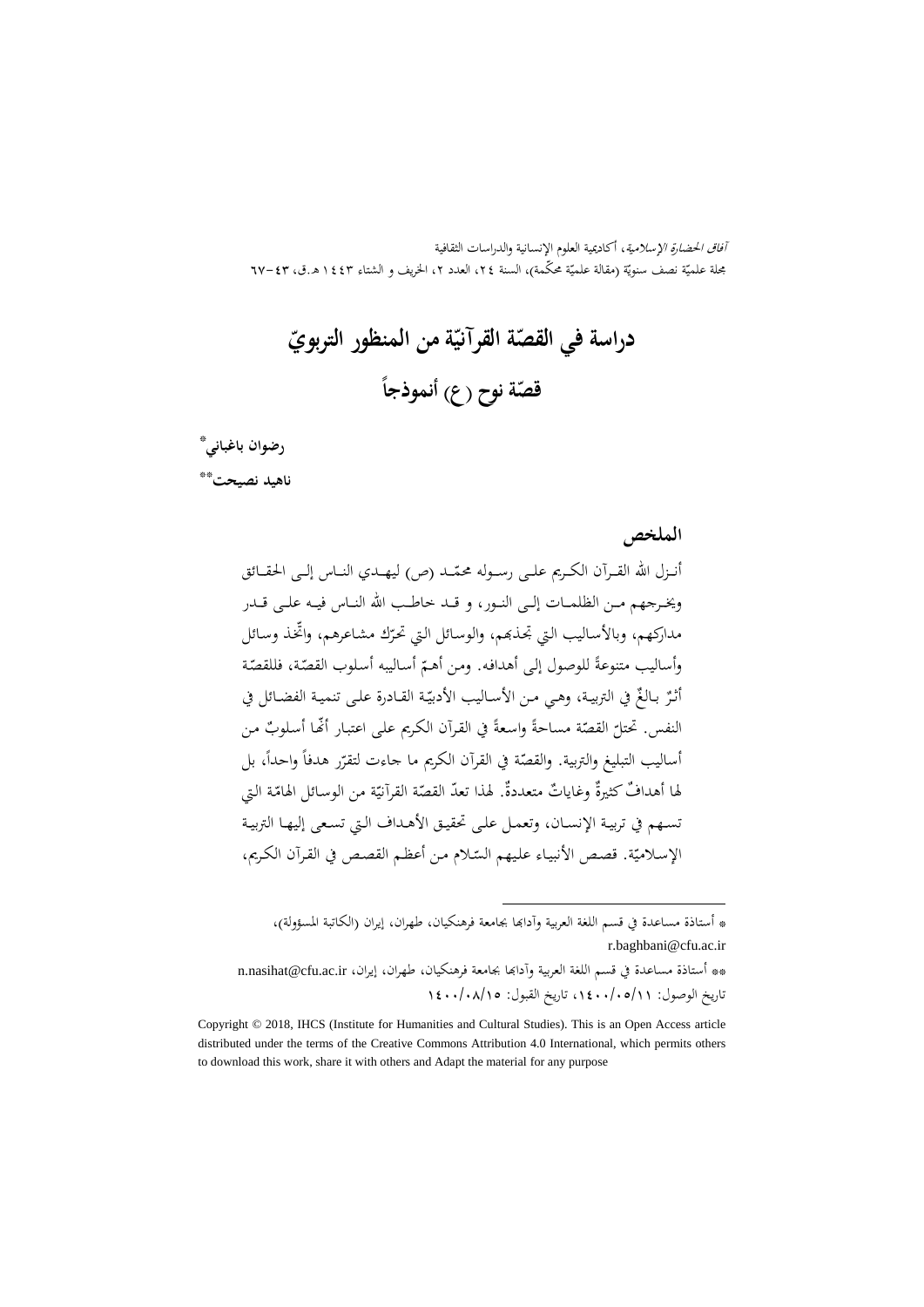وقصّة نوح (ع) تعتبر من القصص القرآنيّة المليئة بالأساليب التربويّة. هذا البحث يهـدف إلـى دراسـة قصّـة النبيّ نـوح (ع) مـن المنظـور التربـويّ، مـن خـلال المـنـهج<br>. الوصــفيّ – التحليلــيّ. فيقــوم باســتخراج الأســاليب التربويّــة الــتي اســتخدمها<br>-نوح (ع) في دعوة قومه إلى الله، وتحليلهـا. تشير نتائج البحث إلى أنّ نوحاً (ع) اسـتخدم في دعـوة قومــه إلى الله أســاليب متنوعـةً كالترغيـب والترهيـب والتحبّـب والإشفاق والصبر والتحدّي والحوار. فتعدّد الأسـاليب في العمليّة التربويّة عامـلٌ مشوّقٌ هـامٌّ. وعنصـر التصـوير الفـنّيّ في قصّة نـوح (ع) بـرز كـأسـلوب موصـل إلـى<br>. تحقيق الغرض الدينيّ والتربويّ من القصّة.<br>-

القرآن الکريم، التربية، القص ّ **الکلمات الرئيسة**: ة، نوح (ع).

## **.**1 **المقدمة**

أسلوب القصّة من الأساليب التربويّة الفعّالة التي تساعد بما فيها من أشخاص وأحداث على نقريب المفاهيم المجرّدة، فالقصّة تحرّك الوحدان وتؤثّر في النفس. والقصّة أسلوب تربويّ حذّاب<br>. لكـلّ النـاس، ولهـا دور أساسـيّ في غـرس القيم الأخلاقيّـة، والاجتماعيّـة والعلميّـة. ولهـا قـدرتَّفا<br>مسموّل علی التأثير والتوجيه.

من أهـمّ المواضيع التي شغلت حيّزاً كبيراً في القرآن الكريم، وتحدّث عنهـا في عـدد كثير من السّـور والأيـات؛ قصـص الأنبيـاء و وقـائع الماضـيّ البعيـد. ولقيمـة هـذا الموضـوع، أولـى القـرآن<br>-الکريم أهميّةً حاصّةً للقصة، باعتبارها وسيلةً من الوسائل الدالّة على وحدانيّة الله تعالى وثبوت قدرته، وعلى صدق البعث وما يترتّب عليه من ثواب أو عقاب، وعلى صدق رسله، وجعلها ركيزةً قويّةً من ركـائز الـدعوة الإسلاميّة. فالقصّة القرآنيّة لهـا دورهـا في تنبيه الإنسـان إلى خطى الشـيطان وعدواتـه، ولهـا أثرهـا في تحقيــق التربيــة والفضــائل الأخلاقيّـة لـدى المسـلم بمـا يثـير الانفعـال رجـاءً وخوفـاً مـن الله تعـالى. وتعتـبر قصـص القـرآن الكـريم أحسـن القصـص لأفّـا مشتملة على حكم وعبر، وتحقّق أهدافاً عظيمة. في أسلوب القصص القرآني وطريقة عرضه وتراكيبه معجزة فيها أسلوب من أساليب الدعوة إلى االله تعالی، وطريق للوصول إليه.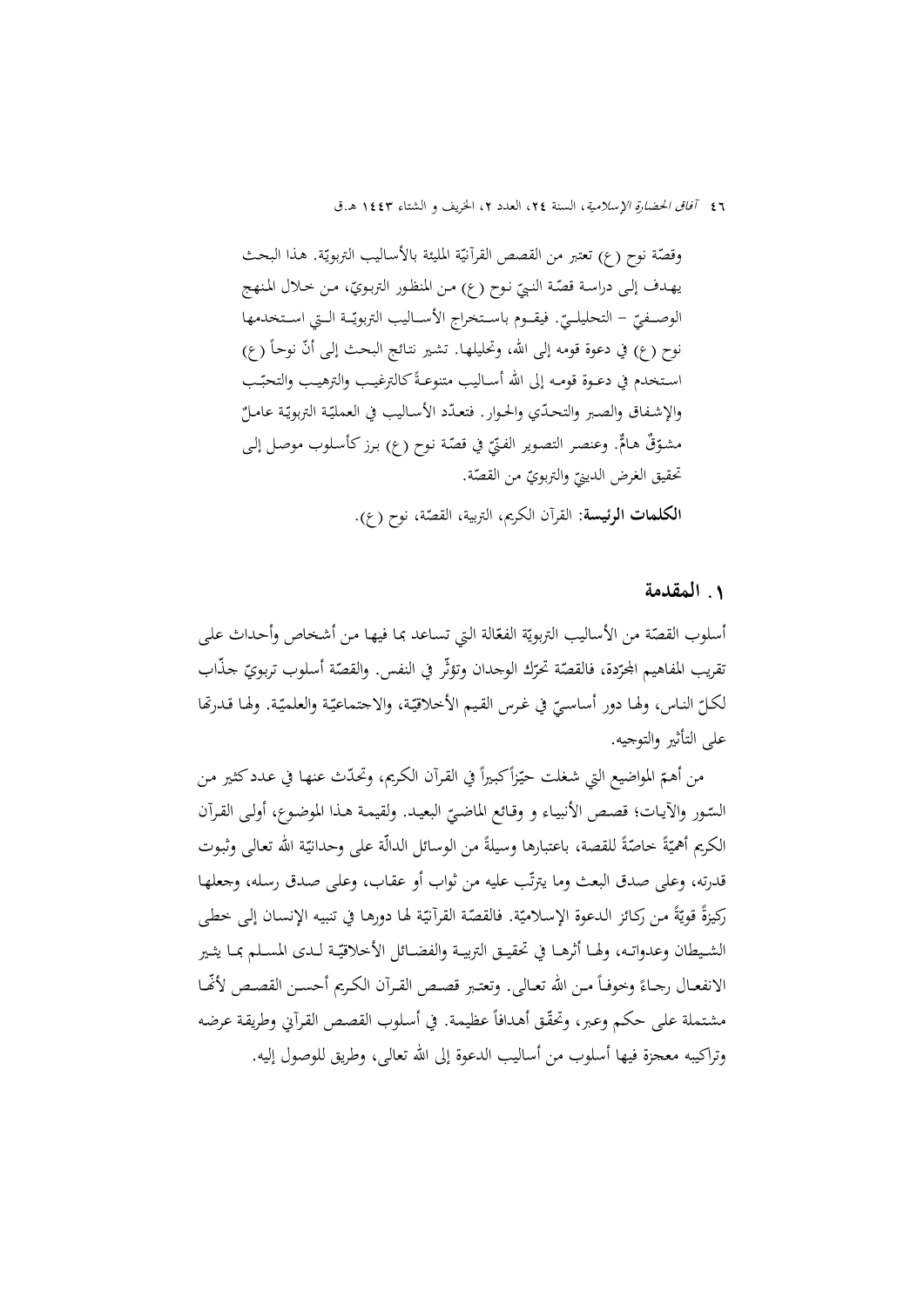دراسة في القصّة القرأنيّة من المنظور التربويّ … (رضوان باغباني و ناهيد نصيحت) ٤٧<br>-

التربيـة والـدعوة ليستا شيئين مختلفـين أساسـاً، فيكـون للقصّـة دور هـام في الـدعوة والتربيـة.<br>. «والقـرآن يسـتخدم القصّـة لحميـع أنـواع التربيـة والتوجيـه الـتي يشـملها منهجـه التربـويّ: تربيـة الروح، وتربيـة العقـل، وتربيـة الجسـم، والتوقيـع علـی الخطـوط المتقابلـة في الـنفس، والتربيـة بالقـدوة والتربية بالموعظة. فهي سجلّ حافل لجميع التوجيهات» (قطب، ١٩٩٣م: ١/١٩٤).

وعنـد التأمّـل في القـرآن الكـريم نجـد أنّـه قـد تضـمن القـيم والمبـادئ التربويّـة القـادرة علـي إصلاح وتطوير نظم التربية والتعليم بين المسلمين. فالقصّة القرآنيّة وسيلة من وسائل التربية تعمـل علـى تنميـة القـيم التربويّـة الإسـلاميّة؛ وذلك باسـتخراج العـبرة مـن التحـارب السـابقة،<br>. وشرح طرق الخير، والتحذير من الكفر، يقول تعالى: ﴿إِنَّا أَنْزَلْنَاهُ قُرْآنًا عَرَبِيًّا لَعَلَّكُمْ تَعْقِلُونَ.<br>َ اٍ<br>ِم ل زا<br>ن َ ِ نْخْنُ نَقْصُّ عَلَيْكَ أَحْسَنَ الْقَصَصِ بِمَا أَوْحَيْنَا إِلَيْكَ هَٰذَا الْقُرْآنَ وَإِنْ كُنْتَ مِنْ قَبْلِهِ لَمِنَ<br>م َ ن **ٔ** ي َ إ َ **ٔ** الْغَافِلِينَ﴾ (يوسف/٢–٣)، وتكون قيمة القصّة القرآنيّة أكثر أهميّة عندما ترتبط بواقع حالنا ِ ِ<br>قيا وبالقيم التربويّة التي يحتاج إليها البشر.

فالقصص القرآنيّة تتميّز بالعبر والعظات والدروس التي تجعل الإنسـان المسلم يستفيد من قصــص الأمــم الســابقة في ترســيخ عقيدتــه وتقــويم ســلوکه. فــإذا أدرك الإنســان نتيجــة القصــة انطبعت في نفسه توجيهاتما، حيث تنفذ إلى النفس بسهولة. فالقصّة القرآنيّة من أهـمّ مصـادر التأثير والتربية وإصلاح المجتمعات. بناء على ذلك، فالإنسان يحتاج إلى الاستفادة من القصّة القرآنيّـة واسـتنباط أسـاليبها التربويّـة، لكونهـا إحـدى المقوّمـات الأساسيّة في تكـوين شخصـية الإنســـان المســلم في شــتّى جوانبهــا. وقصّــة نــوح (ع) تعتــبر مــن القصــص القرآنيّــة المليئــة بالأســاليب والقـيم التربويّـة المفيـدة لكـلّ إنســان ولكــلّ محتمــع. فهــذه القصّــة القرآنيّـة ترســم<br>. للإنسـان منهجـا تربويّاً قويمـاً، مـن سـار عليـه وصـل إلى كمـال بشـريّ في أحسـن تقـويم، عقـلاً وإدراكاً وأدباً وخلقاً. ومن هذا المنطلق، فقد رأينا أهميّة البحث في هذا الموضوع، واخترنا قصّة نوح (ع) للدراسة والتحليل.

نوح (ع) من الأنبياء الذين كثر الحديث عنهم في القرآن الكريم، هو أوّل الرسل، وهو من أولي العزم منهم، وقد نصّ الله على اصطفائه على العالمين، إضافة إلى أدم وآل إبراهيم وآل ِ عمـران، كمـا قـال تعـالى: ﴿ إِنَّ اللَّـهَ اصْـطَفَىٰ آدَمَ وَنُوحًـا وَآلَ إِبْـرَاهِيمَ وَآلَ عِمْـرَانَ عَلَـى<br>وَمَدَّ ن َ ِالْعَالُمِينَ﴾ (آل عمران/٣٣).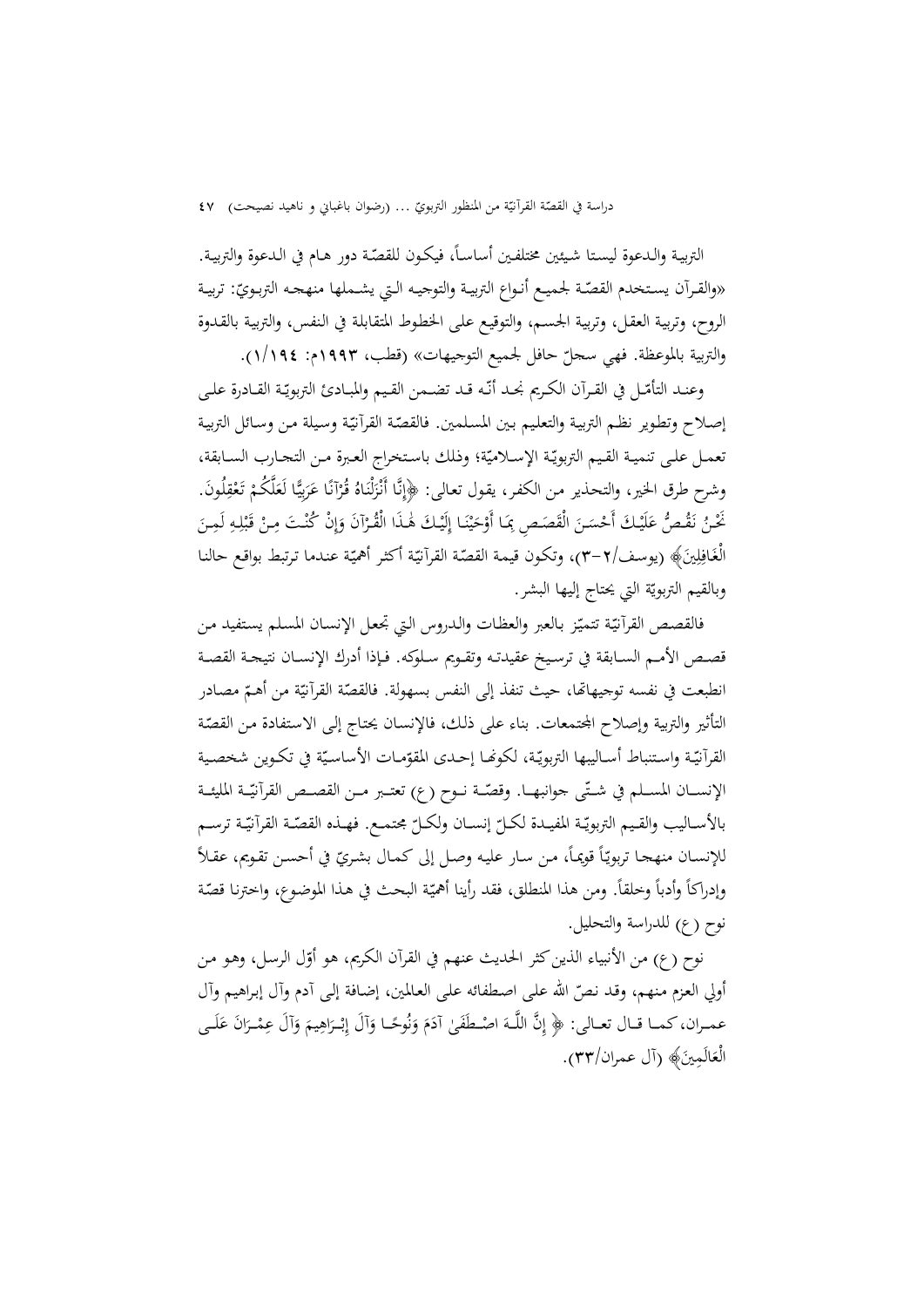فقد جاءت قصّة نوح (ع) في القرآن الكريم متفرّقةً في سور متعددة، بعضها فيه إشاراتٌ عابرةٌ لقصّة نوح (ع) وبعضها الآخر فيه تفصيل لأحداثها ومشاهدها. وهذه القصّة من أكثر القصص التی تکرّر ذکرها في القرآن الکريم، فهي تحتوي على کثير من القيم الحلقيّة والتربويّة.<br>-والموعظة الحسنة التي تقوم عليها قصّة نوح (ع) هي أساس من أسس التربية الصحيحة، وفي هذه القصّة توجيه وتنبيه وإرشاد، يتعلّم منها الإنسان المسلم مجموعةً من الأخلاق الحميدة، ويزداد رفعةً وتقوئً. ونحن اليوم بحاجة ماسة إلى استلهام تلك الدروس والعبر في مسيرتنا.

هـذه الدراسة تـأتي كـمحاولـة تأصيليّة لأسـاليب التربيـة مـن المصـدر الأساسـيّ الأوّل للتربيـة<br>. الإسلاميّة وهـو القـرآن الكـريم، وترتكـز علـى اسـتخراج الأسـاليب التربويّـة في قصّـة نـوح (ع)، وتتناولها مـن حانـب المـنهج الـدعويّ التربـويّ الـذي اتّبعـه نـوح (ع) في دعوتـه، وتسـتخدم المنهجيّة الوصفيّة التحليليّة لاستنباط الأساليب التربويّة المتعلّقة بمذه القصّة.

> 1**.**1 **أسئلة البحث** يسعى هذا البحث للإجابة عن السؤالين التاليين: – ما هي الأساليب التربويّة التي استخدمها نوح (ع) في دعوة قومه إلى الله؟ – لماذا استخدم نوح (ع) الأساليب التربويّة المتنوّعة في دعوة قومه إلى الله؟<br>-

> > 2**.**1 **خلفية البحث**

هناك دراسات سابقة ذات علاقة بنوح (ع) وقصّته، منها ما يلي:

دراسة خالد أحمد سليمان تحت عنوان (المضامين التربويّة المستنبطة من سورة نوح عليه السّـلام) تطرّقت إلى أسلوب الحوار في سورة نوح عليه السلام. ودراسة حسـن محمـد حسـين زغـل تحـت عنـوان (شخصـية نـوع عليـه السّــلام في القـرآن الكـريم) هـدفت عـرض شخصـية نوح (ع) والتعرّف على سيرته ومعالم شخصيته وبيان دعوته لقومه وما حلّ بقومه من عذاب وهـلاك. ودراسة يحيى بن محمـد زمزمي تحت عنـوان (الحـوار القـرآنيّ في سـورة نـوح) تطرّقت إلى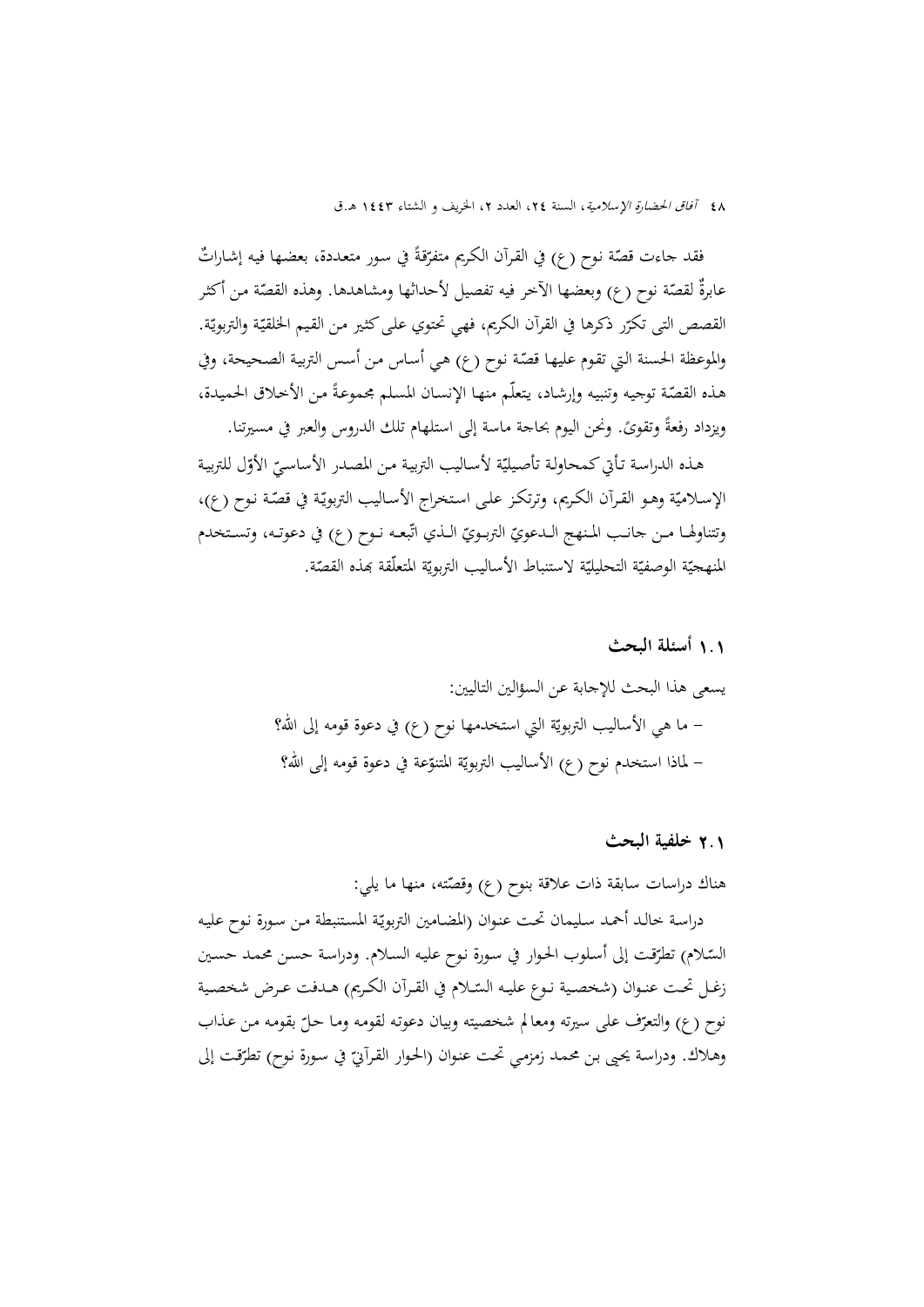دراسة في القصّة القرأنيّة من المنظور التربويّ … (رضوان باغباني و ناهيد نصيحت) ٤٩<br>-

بيـان مـا تميّز بـه نـوح (ع) في حواراتـه مـع قومـه. ودراسـة يوسف سـليمـان الطحـان تحت عنـوان (السرد في القصّة القرأنيّة، قصة نوح عليه السّـلام أنموذجـاً) تطرّقت إلى السرد القرأنيّ في قصّة نوح (ع) وبيـان قيمتـه والكشـف عـن الـدلالات الـتي انطـوت عليـه، والأبعـاد الـتي ارتكـز عليهـا. ودراسـة سـناء جـدي وعواطـف شـعبانة تحـت عنـوان (خطـاب الأنبيـاء مـع أقـوامهم في القـرآن الكريم، خطـاب نـوح عليـه السّــلام مـع قومـه أنموذجــاً) هـدفت بيــان آليــات الإقنــاع في قصّــة نـوح (ع) ومحاجتـه لقومـه. و دراسـة سمـير بـن حامـد بـن علـي آل غـريس الغامـدي تحـت عنـوان (المبادئ التربويّة المستنبطة من قصّة نوح عليه السّـلام في الجانب العقديّ وتطبيقاتما التربويّة) تطرّقـت إلى الجانـب العقـديّ للمبــادئ التربويّـة في هــذه القصّـة وتطبيقاتهـا التربويّـة في الأســرة<br>-والمدرســة. ودراســة عبــاس همــامي تحــت عنــوان (بررســی تطبيقــی داســتان نــوح (ع) تــا شــروع طوفان در قرآن و سفر پيدايش) تطرّقت إلى بيان وجوه الإشتراك والإفتراق لقصّة نوح (ع) في القــرآن الكــريم والتــورات. ودراســة مهــدي رضــازاده قــزاآن والآخــرين تحــت عنــوان (مقايســه داستان حضرت نوح (ع) در تورات و قرآن و بازتـاب آن در ادبیـات فارسـی) تطرّقـت إلى مقارنـة قصّـة نـوح (ع) في القـرآن الكـريم والتـورات وتأثيرهـا في الأدب الفـارسـيّ. ودراسـة مـالـك<br>بر شعاعي ونسرين أمـين زاده تحـت عنـوان (بررسـی جايگـاه تربيتـی داسـتان حضـرت نـوح (ع) در مثنوى مولوى و انطباق أن با قرآن كريم) تطرّقت إلى العوامل المادّيّة والمعنويّة المؤثّرة في التربية ب<br>يا عـن طريـق دراسـة الأبيـات المرتبطـة بقصّـة نـوح (ع) في المثنـوي. ودراسـة داوود معمـاري ومـريم قلي پور تحت عنوان (نمادسـازی قرآن کريم در داستان حضرت نوح) تطرّقت إلى الرمزيّة في قصّة نوح (ع) من حيث الأشخاص والشخصيات و الأحداث.

- **.**2 **المفاهيم والتعاريف** 
	- 1**.**2 **التربية**
	- 1**.**1**.**2 **التربية لغة**

ب يقول ابـن فـارس: « ِ الـر : ح ّ ُّ فـلان ه، َ َّب الم للشـيء. يقـال: ُصـل َ ر ٌ إذا قـام علـى إصـلاحها» َضـيعت (مادة رب). وحماء في لسـان العرب: «رَبَوتُ في بـني فـلان أربُو نشـأتُ فيهم، ورَبَّيتُ فلانـأ ب<br>با َ ب َ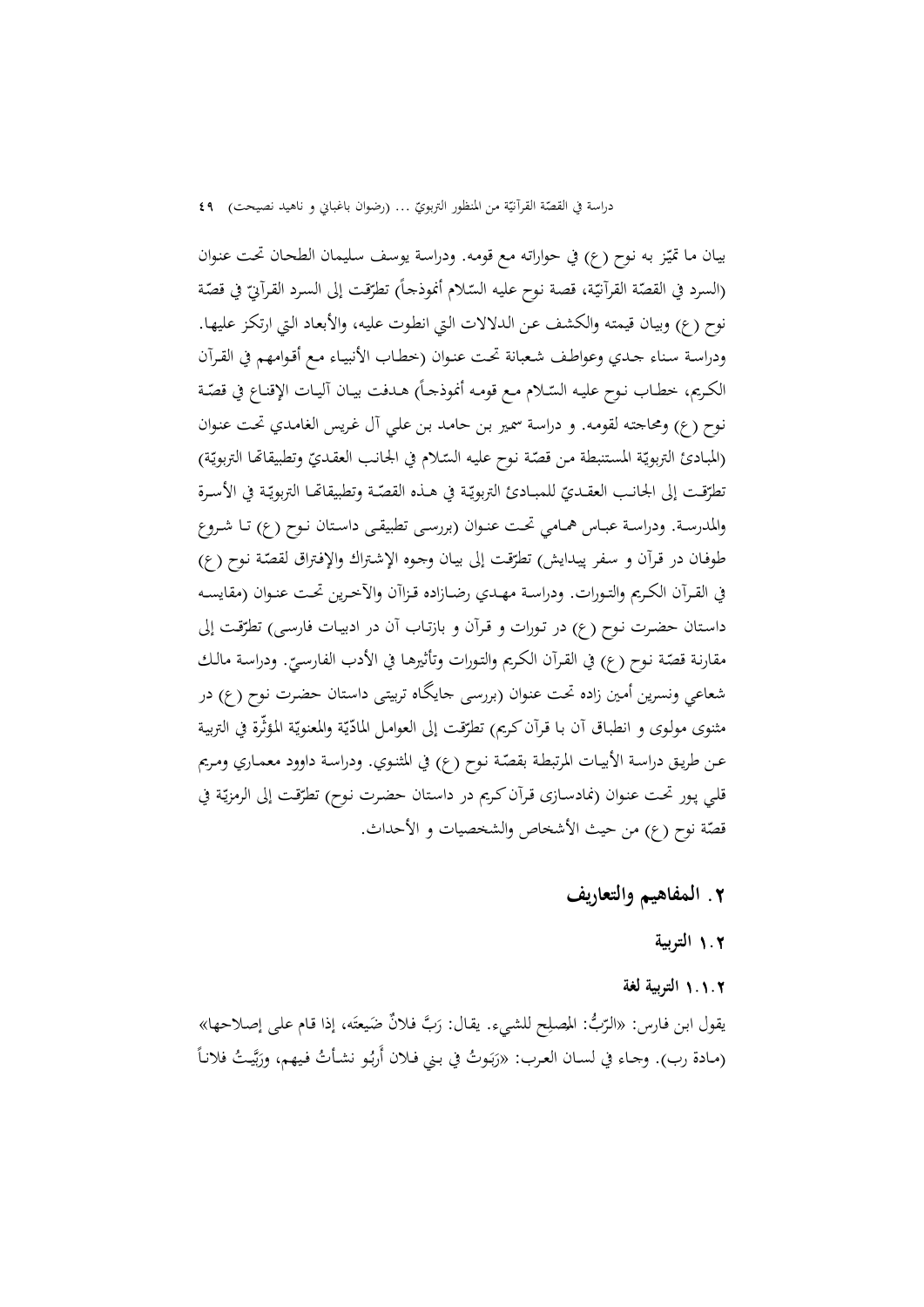أُرَيّيه تربيةً وتَرَيِّيتُه ورَبَبَتُه ورَبَّبتُه بمعنى واحد. الجـوهري: رَبَّيتُه تربية، وتَرَبِّيته، أي غَدَوتُه، قـال: بو<br>به َ بكارة َ ب<br>با<br>با َ ت بنا<br>أ َ برة َ ب<br>بد َ هذا لكل مـا ينمـي،كالولـد والـزرع ونحـوه» (ابـن منظـور، 2000م: مـادة ربـا). وجـاء في معجـم مقــاييس اللغـة: «الـرَّبُّ في الأصــل التربيـةُ وهــو إنشــاء الشّـيء حـالاً فحـالاً إلى حـدّ التّمــام» (الراغب الأصـفهاني، د.ت: مـادة رب). فالتربيـة مـأخوذة لغـة مـن معـنى إصـلاح الشّـيء والقيام عليه.

### 2**.**1**.**2 **التربية اصطلاحا**

هـي «تنشــئة الإنســان شــيئاً فشــيئاً في جميــع جوانبــه، ابتغــاء ســعادة الــدارين، وفــق المـنهج الإسـلامي» (الحـازمي، 2000م: 19). ومـن تعريفـات التربيـة أيضـا: «تنشـئة وتكـوين إنسـان سليم مسلم متكامل من جميع نواحيه المختلفة، من الناحية الصحيّة والعقليّة والاعتقاديّة، والروحيّة الاعتقاديّة، والإداريّة والإبداعيّة» (يالجن، ٢٠٠٣م: ٢٠).<br>.

# **ّ .**3 **ة ّة ودورها في التربية الإسلامي القصة القرآني أهمي ّة ّ**

التربية من أعظم الوجوه التي اعتنى بما القرآن الكريم، يتّضح ذلك في انتظامها في القرآن كلُّه،<br>-فلا تكاد تخلو سورة على اختلافها طولاً وقصراً من الإشارة إليها. وبذلك يعلم أنّ في القرآن .<br>-الکـريم مجــالاً رحبــاً للعلــوم التربويّـة. وإذاكــان هــدف التربيــة الإســلاميّة هــو بنــاء الإنســان في جوانبه المختلفة من منظور إسلاميّ، فإن القصّة القرآنيّة هي التي تسهم في بناء هذه الجوانب،<br>. وتعمل علی تحقيق الأهداف الغائبة التي تسعی إليها (الوادعي، 1427ق: 16).

ورد في وصـيّة الإمـام علـي (ع) للإمـام الحســن (ع)، حــول دور القصّـة في التربيـة: «أحــيِ قلبك بالموعظة، وأمِته بالزهادة … وأَعرض عليه أخبار الماضين، وذكّره بما أصاب من كان قبلك من الأولين، وسِر في ديارهم وآثارهم، فانظر فيما فعلوا وعما انتقلوا، وأين حلّـوا ونزلوا … إنّي وإن لم أكن عُمّرت عمر من كان قبلي، فقد نظرت في أعمارهم، وفكرت في أخبارهم، وسرت في آثـارهم، حتى عـدت كأحـدهم، بل كـأني بمـا انتهـى إليّ مـن أمورهم قـد عُمّرت مـع أولهم إلى الإمام علي (ع) اهتم ّ آخرهم ... » (الرسالة <sup>31</sup>). ف بالاعتبار بالأقوام السابقة.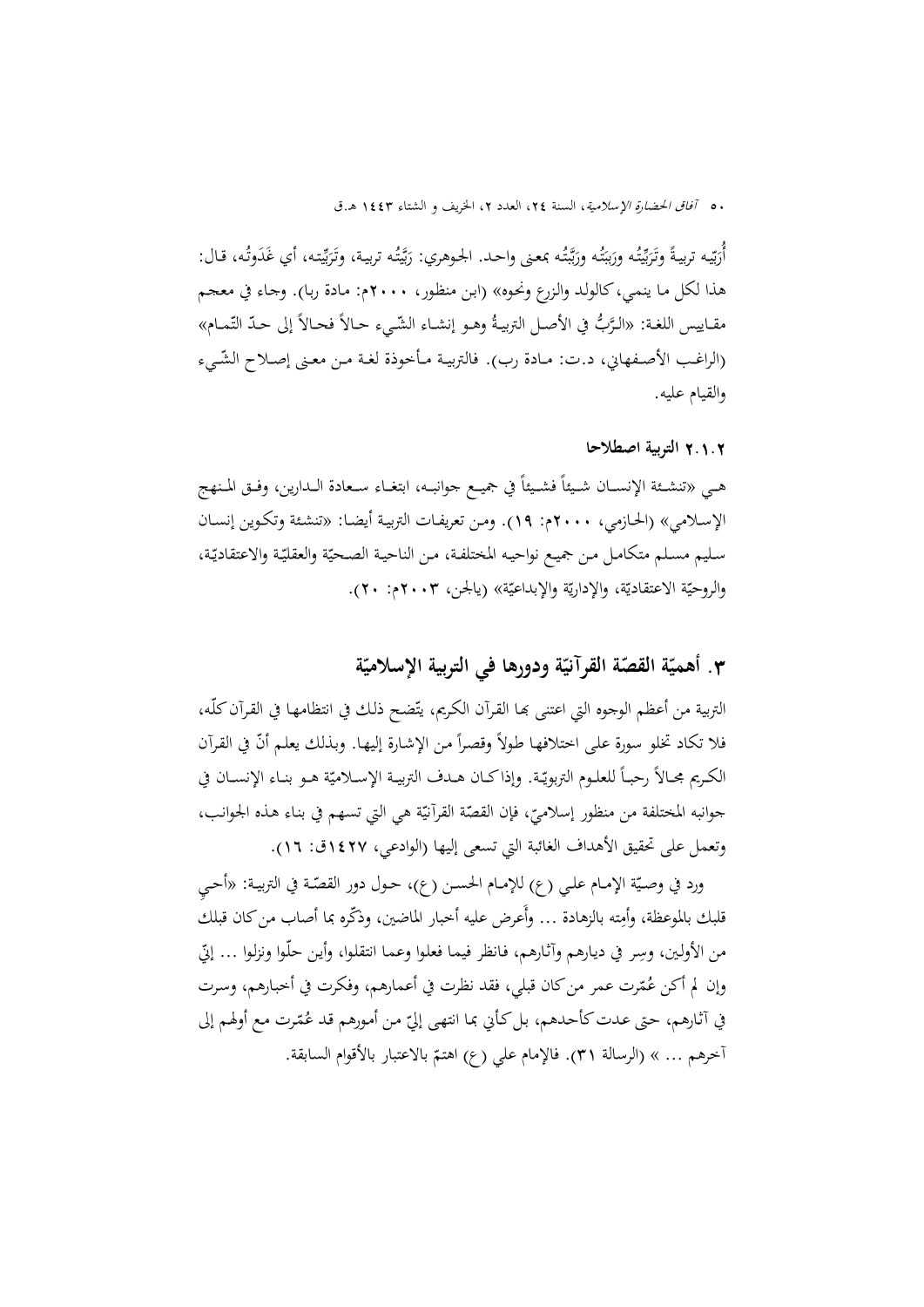دراسة في القصّة القرأنيّة من المنظور التربويّ … (رضوان باغباني و ناهيد نصيحت) ٥١<br>-

القصّـة عنصـر مـن عناصـر التوجيـه المباشـر في إطـار أسـاليب التربيـة في الإسـلام، وتختلـف القصّـة عـن غيرهـا مـن العناصـر والأســاليب بكونهـا تنتهـي حتمـاً إلى عـبرة هـي بمثابـة موعظـة تستنتج استنتاجاً. «للقصّة في التربية الإسلاميّة وظيفةٌ تربويّةٌ لا يحقّقها لون آخر من ألوان<br>-الأداء اللغـويّ؛ ذلـك أن القصّـة القرآنيّـة تمتـاز بميـزات جعلـت لهـا آثـاراً نفسـيّةً وتربويّـةً بليغـةً، محکمةً، بعيـدة المدى علـى مـرّ الزمن، مـع مـا تثـيره مـن حـرارة العاطفـة ومـن حيويّة وحركيّة في الــنفس، تــدفع الإنســان إلــی تغيــير ســلوکه وتجديــد عزيمتــه بحســب مقتضــی القصــة وتوجيههــا وخاتمتها والعبرة منها» (عبدالحميد أحمد، 2009م: 329).

إنّ التربيـة بالقصـص القرآنيّـة والنبويّـة «تـؤدّي إلـى ميـزات تربويّـة مـن أهمّـهـا: أَنَّمـا تشـدّ القارئ وتوقظ انتباهه، إذ تجعله دائم التأمل في معانيها وتتبّع مواقفها» (الدليمي والشمري،  $7.75, 69$ .

والقصّة أداة سهلة الفهم وهي تحظي بالقبول من العامة والخاصة على السواء، وهي توصف غالباً بسـهولة الأسـلوب وترابط الأحـداث وتسلسـلها، ممـا يسـاعد علم ٍ تعلّـق السـامعين بالقصـة ورغبتهم في الوصول إلى النهاية، الأمر الذي يجعل التربية بالقصة تربية مستدامة. ولا شك في أنّ رغبــة النــاس في القصّــة النبويّـة وإقبــالهم عليهــا وتعلّقهــم بأحــداثها تـؤدّي إلى تعميــق المضــامين القصصيّة في نفوسهم والتأثّر بالأحداث القصصيّة واستخراج العبر والدروس والقيم التربويّة.

من أهـداف القصّـة في القرآن الكريم، الـدعوة إلى التوحيـد والإيمـان بالبعـث وتثبيـت أسـس العقيدة الإسلاميّة في النفوس، وتثبيت الرسول (ص) والمؤمنين من خلال عرض صور لما عانـاه الأنبيــاء الســابقون وأتبــاعهم مــن أذى وتعــذيب أقــوامهم وكيــف صــبروا علــى مــا أوذوا، وكيــف كانت الغلبة للإيمان ومـا حـلّ بأقوامهم من دمـار وعـذاب في الـدنيا، ولعـذاب الآخرة أشـدّ،<br>-وتعليم المسلمين فضـائل الأخـلاق عـن طريق القـدوة العمليّة الماثلة في قصـص القـرآن، والزجـر عن الأخلاق الذميمـة، وحمايـة الإنسـان مـن الوقـوع في الآثـام، والحـضّ علـى التوبـة للمسـيء، والإقنـاع العقلـي والتـأثير الوجـدانيّ لتمكـين حقـائق الإيمــان والتوحيــد والبعـث في عقــل وقلـب المتلقّـي، والترغيب بالتأييـد في الـدنيا والنعيم المقيم في الآخرة للمـؤمن الطـائع، والترهيب مـن غضب االله وعذابه في الدنيا والآخرة للجاحد العاصي (عباس، 2010م: 44-43).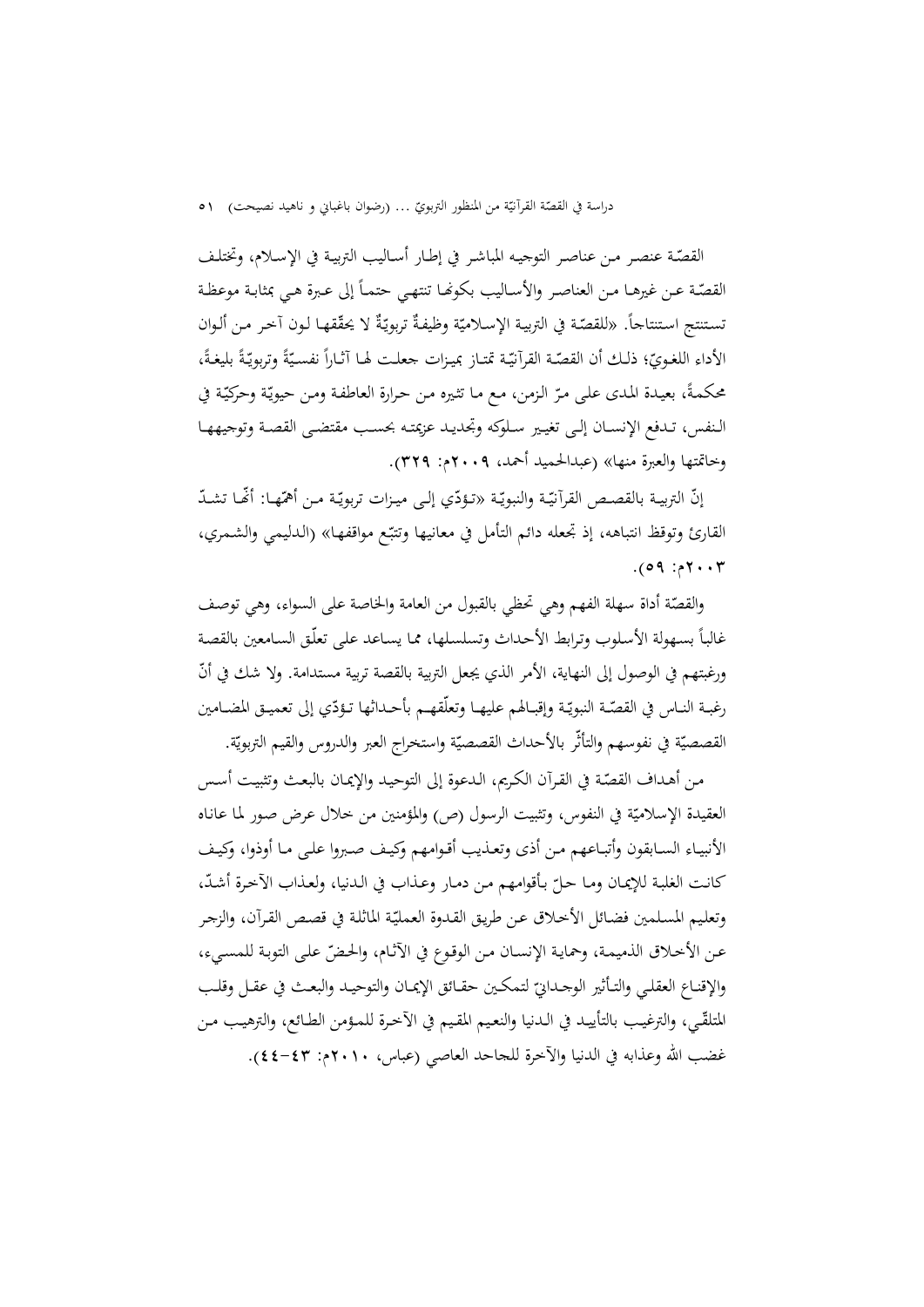من الممكن تثبيت الأخلاق من خلال القصّة القرآنيّة، وذلك بغرس القيم الإسلاميّة، كما أن القصّة القرآنيّة تعطي صورةً عن الأدب الذي يتأدّب به الرسل مع ربِّفم، يقول الله تعالى:<br>. ﴿وَنَادَىٰ نُوحٌ رَبَّهُ فَقَالَ رَبِّ إِنَّ ابْنِي مِنْ أَهْلِي وَإِنَّ وَعْدَكَ الْحَقُّ وَأَنْتَ أَحْكَمُ الْحَاكِمِينَ﴾ ن َ ن<br>با إ َ (هود/ه ع).

فالقصّة القرأنيّة تحقّق أهداف التربية الإسلاميّة، والمواقف التربويّة التي تعرض في الأسلوب<br>-القصصي أشدّ نفاذاً إلى القلوب. وإنّما كان هذا الاهتمام البالغ بالقصّة لما لها من أثر واضح في التوجيـه والتربيـة وإيصـال المفـاهيم, إذ الإنسـان يولـع بالقصـص ويميـل بفطرتـه إليهـا، وإذا مـا قصّ عليه جزء من قصّة حرص على متابعة أحداثها.<br>ّ

## **.**4 **أساليب نوح (ع) في الدعوة والتربية**

إنّ قصص القرآن تحتوي على أساليب عديدة في التربية، كلّها تّهدف إلى تّهيئة الفرد للتخلي عمّا يحمل من مفاهيم وأفكار لا تتناسب مع القيم الإسلاميّة.

كان النبيّ نوح (ع) يتبع أساليب مختلفةً في الدعوة، في دأب طويل، وصبر جميل، وجهد<br>-نبيل امتـدّ ألف سنة إلا خمسين عامـاً، بمدف إقنـاع قومه والتأثير فيهم، ليتخلّـوا عـن الباطل، ويتبعوا الحقّ، ومع ذلك كلّه لم يؤمن إلا القليل من قومه، والله تعالى أهلكهم بسبب تكذيبهم لنبيّهم. ومن الأساليب التي اتّبعها نوح (ع) في دعوته:

## 1**.**4 **الترغيب**

الترغيب أمر هامّ في التربية وهو «وعد يصحبه تحبيب وإغراء، بمصلحة أو لذّة أو متعة آجلة،<br>. مؤكدة، خيرة، خالصة من الشوائب، مقابل القيام بعمل صالح، أو الامتناع عن لذّة ضارّة أو عمـل سـيّع ابتغـاء مرضـاة الله، وذلـك رحمـة مـن الله لعبـاده» (الـنحلاوي، ٢٠٠٨م: ٢٣٠). يرغّب النبيّ نوح (ع) قومه في الاستحابة لدعوته بما وعدهم به من أنّ الله سيغفر ذنوبَهم،<br>. ويبارك في أعمارهم، قال تعالى مخبراً عن نوح (ع): ﴿قَالَ يَا قَوْمِ إِنِّي لَكُمْ نَذِيرٌ مُبِينٌ. اعْبُدُوا ْ ب **ٔ** ب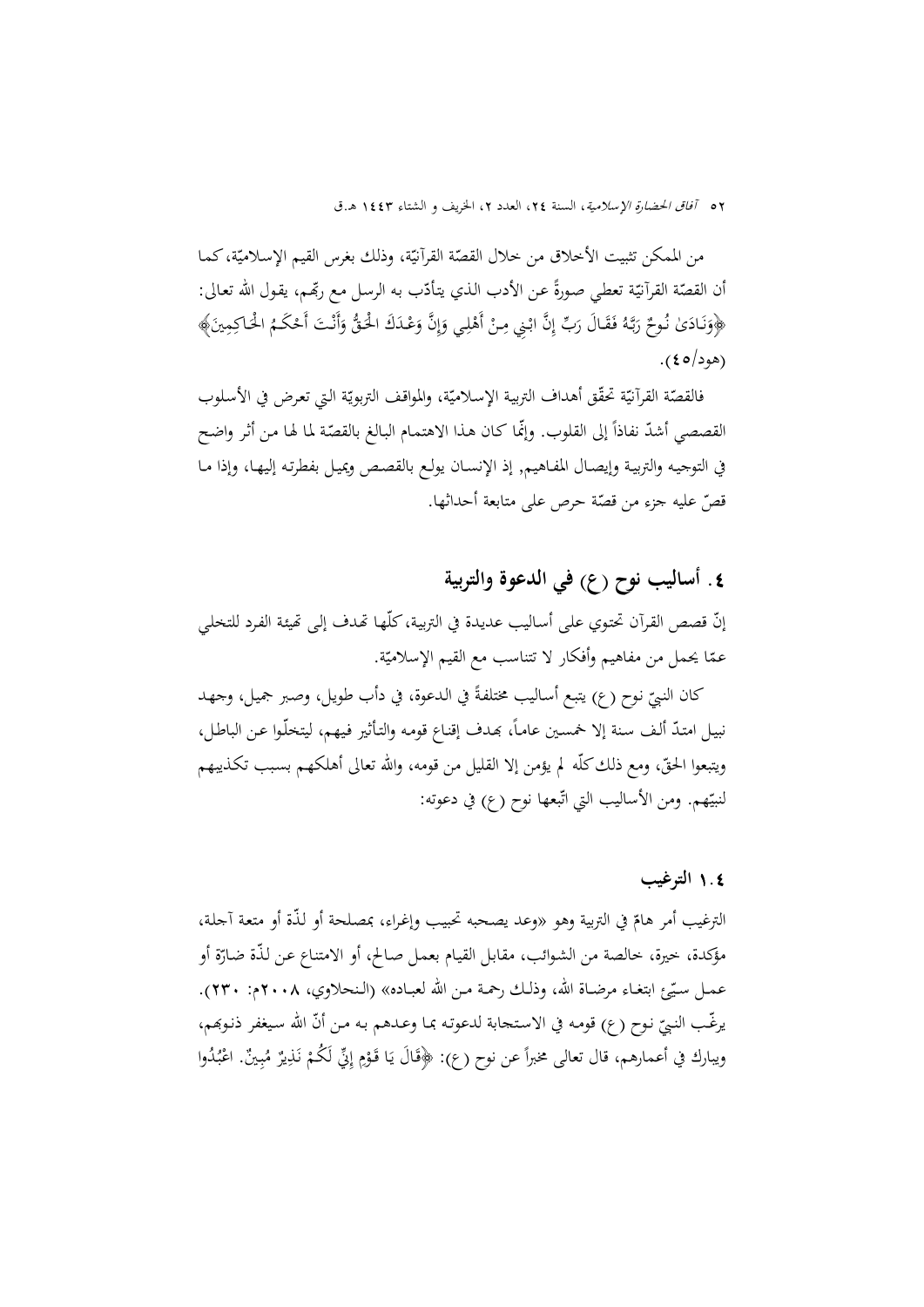دراسة في القصّة القرآنيّة من المنظور التربويّ … (رضوان باغباني و ناهيد نصيحت) ٥٣<br>-

َ اللَّهَ وَاتَّقُوهُ وَأَطِيعُونِ. يَغْفِرْ لَكُمْ مِنْ ذُنُوبِكُمْ وَيُؤَخِّرُكُمْ إِلَىٰ أَجَلٍ مُسَمَّى إِنَّ أَجَلَ اللَّهِ إِذَا جَاءَ<br>اللَّهَ وَاتَّقُوهُ وَأَطِيعُونِ. يَغْفِرْ لَكُمْ مِنْ ذُنُوبِكُمْ وَيُؤَخِّرُكُمْ َ َ ب<br>ا .<br>. َ ا ُ َلا َ َّخر ؤ ُ ْ يـ ْ لَو ُم ْـت ُ َون﴾(نـوح/ ُكن َم ل تـ 4-2)، فهـو يـأمرهم بثلاثـة أشـياء: عبـادة االله وتقـواه وإطاعـة َع ْ أوامره؛ ويرغّبهم في هذه الأشياء الثلاثة بأنَّهم إن فعلوها غفر الله ذنوبهم، وبارك أعمـارهـم، وفي ذلك خير مؤکد ومنفعة لهم في الآخرة.

وهو يرغّب قومه بنيل الخير والبركـة وبالحيـاة الطيّبـة في الدنيا وبـالثواب الحسـن في الآخرة إن<br>. استحابوا لدعوته: ﴿اسْتَغْفِرُوا رَبَّكُمْ إِنَّهُ كَانَ غَفَّارًا. يُرْسِلِ السَّمَاءَ عَلَيْكُمْ مِدْرَارًا. وَيُمْدِدُكُمْ<br>ِ ب َ اُ ً ِ ق<br>ر بِأَمْوَالٍ وَبَنِينَ وَيَجْعَلْ لَكُمْ جَنَّاتٍ وَيَجْعَلْ لَكُمْ أَنْهَارًا﴾ (نوح/١٠-١٢) فهو وعد قومه بما هو َ ِ ن ِينا<br>أ ب َ َ أوقع في قلوبهم وأحبّ إليهم من الفوائد العاجلة، وأطمعهم في خير الدنيا والأخرة، والغفران إذا استغفروا ربِّهم، وأطمعهم في الرزق الوفير، والأموال والبنين.

في هـذا الخطاب نبّـه نوح (ع) إلى أنّ للإيمـان بـالله وطلب الغفـران أثـراً واضـحاً في الـدنيا، وفي رغـادة العـيش الـتي مـن مظاهرهـا الأمـوال والأولاد والجنـات والأنهـار . ويشـير إلـی أن هنـاك صلة بين الإيمان بـالله وسـرّ إفاضـة النعم على المؤمنين، فـالكفر سبب لفقـدان النعم والإيمـان سبب لنزول النعم.

## 2**.**4 **الترهيب**

إذاكان الترغيب عاملاً مهماً من عوامل الاستجابة لله والإيمان به، فإنّ الترهيب عامل آخر، بل إنّه العامل الأقوى. وهو «وعيد وتّمديد بعقوبة تترتّب على اقتراف إثم أو ذنب مما نّهى الله عنـه أو علـى التهـاون في أداء فريضـة ممـا أمـر االله بـه، أو هـو ēديـد مـن االله يقصـد بـه تخويـف عبـاده، وإظهـار صـفة مـن صـفات الجبروت والعظمـة الإلهيـة، ليكونـوا دائمـاً علـى حـذر مـن ارتكاب الهفوات والمعاصي» (النحلاوي، 2008م: 231). لم يقتصر نوح (ع) علی أسـلوب الترغيب في تبليـغ دعوتـه إلـى قومـه وحثّهم علـى الاستحابة لهـا، وإنمـا أخـذ أيضـا بأسـلوب الترهيب إن لم يستجيبوا لدعوته، قال تعالى: ﴿إِنَّا أَرْسَلْنَا نُوحًا إِلَىٰ قَوْمِهِ أَنْ أَنْذِرْ قَوْمَكَ مِنْ<br>. .<br>. ِ ْ ْ قَبْلِ أَنْ يَأْتِيَهُمْ عَذَابٌ أَلِيمٌ﴾ (نوح/١)، الإنذار هو «إخبار فيه تخويف وترويع» (لجنة من اب<br>ا ي ِ<br>ن با<br>أ العلمـــاء، ١٩٩٢م: ١٠/١٥٩١). فهــو يــرهبّهم بعــذاب الــدنيا بـــالغرق، وقــال تعــالي: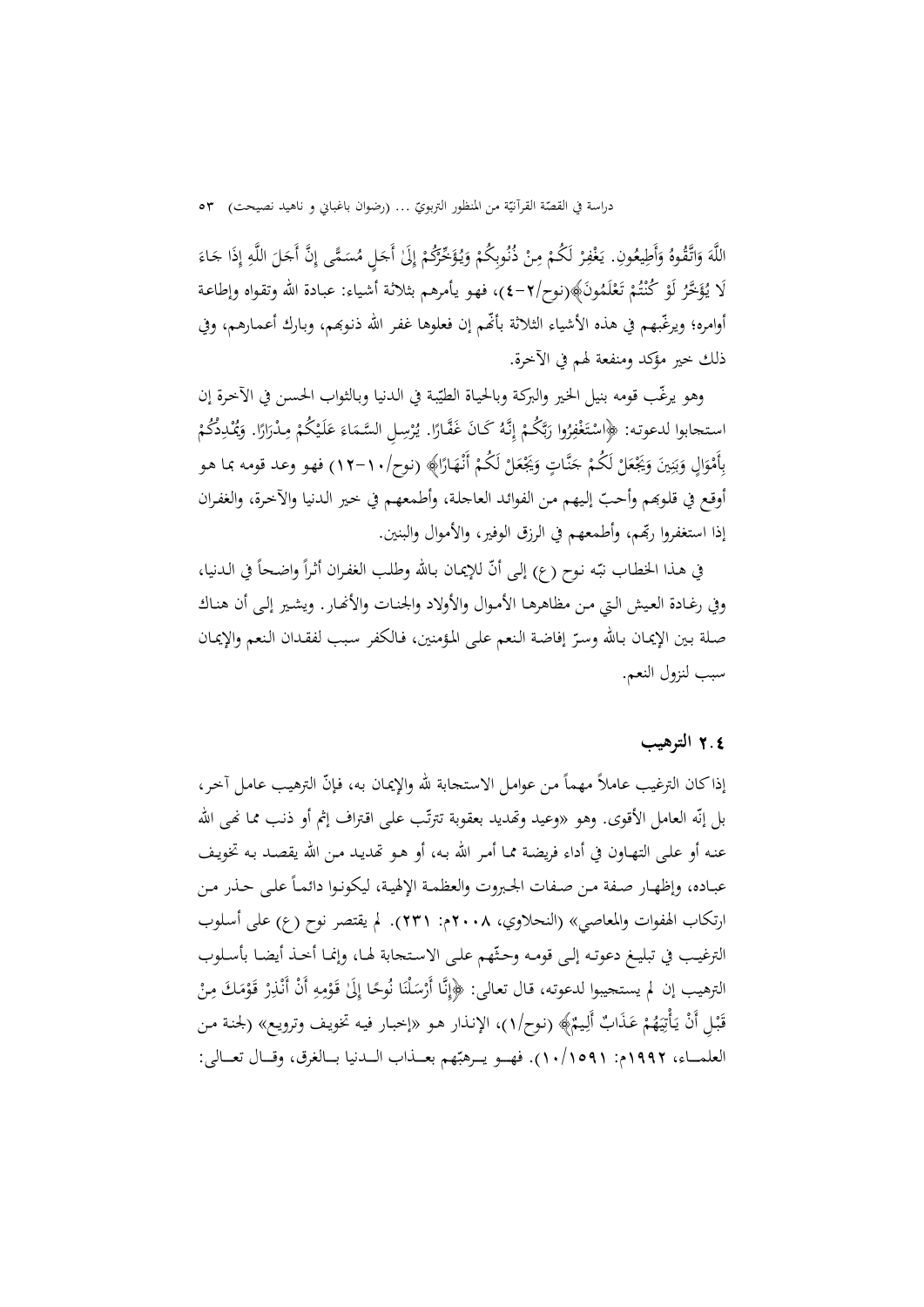﴿لَقَدْ أَرْسَلْنَا نُوحًا إِلَىٰ قَوْمِهِ فَقَالَ يَا قَوْمِ اعْبُدُوا اللَّهَ مَا لَكُمْ مِنْ إِلَٰهٍ غَيْرُهُ إِنِّي أَخَافُ عَلَيْكُمْ .<br>ا اٍ <u>ٔ</u> ْ ب ا<br>ا لَ اٰ َ عَذَابَ يَوْمٍ عَظِيمٍ﴾ (الأعراف/٥٩م)، فالسياق في هذه الآية يذكر إرسال الله نوحاً إلى قومه ْ بخطـاب يحمـل لهـم الترهيـب مـن عـذاب يـوم عظـيم، «أي مـن عـذاب يـوم القيامـة إذا لقيـتم االله وأنــتم مشــرکون بــه» (ابــنکثــير1998،م: 3/387)، «والــلام في قولــه: "لقــد أرســلنا نوحــا" للقسـم جيء بما للتأكيد لأنّ وجه الكـلام إلى المشركين وهـم ينكرون النبوّة، وقوله: "فقـال يـا قوم اعبدوا الله مـا لكـم مـن إلـه غيره" نـاداهـم بقولـه: "يـا قـوم" فأضـافـهم إلى نفسـه ليكـون جريـاً على مقتضى النصح الذي سيخبرهم به عن نفسه، ودعـاهم أوّل مـا دعـاهم إلى توحيـد الله نعالى فإن دعـاهم إلى عبادته، وأخبرهم بانتفـاء كـلّ إله غيره فيكون دعوة إلى عبـادة الله وحـده مـن غـير أن يشـرك بـه في عبادتـه غـيره، وهـو التوحيـد. ثم أنـذرهم بقولـه: "إني أخـاف علـيكم عذاب يوم عظيم" وظاهره يوم القيامة فيكون في ذلـك دعـوة إلى أصـلين مـن أصـول الـدين وهمـا التوحيد والمعاد، وأمّا الأصل الثالث وهو النبوّة فسيصرح به في قوله: "يا قوم ليس بي ضلالة ولكـتي رسـول". علـى أنّ في نفـس الـدعوة وهـي دعـوة إلى نـوع مـن العبـادة لا يعرفونهـا وكـذا الإنـذار بمـا لم يكونـوا يعلمونـه وهـو عـذاب القيامـة إشـعارا » ً بالرسـالة مـن قبـل مـن يـدعو إليـه (الطباطبائي، ١٩٧٣م: ١٧٤/٨). وقال تعالى: ﴿وَلَقَدْ أَرْسَلْنَا نُوحًا إِلَىٰ قَوْمِهِ إِنِّي لَكُمْ نَذِيرٌ ٍٍٍٍٍٍٍٍٍٍٍٍٍٍٍٍٍٍٍٍ ْ ن ِمُبِينٌ. أَنْ لَا تَعْبُدُوا إِلَّا اللَّهَ إِنِّي أَخَافُ عَلَيْكُمْ عَذَابَ يَوْمٍ أَلِيمٍ﴾ (هود/٢٥-٢٦)، في وصف ب ب ْ َ <u>لى</u> اليوم بـ (أليم) إيحاء بالتهويل والتفظيع، وبيان لمدى إحساس المعذَّب به.

تأتي أهمّية أسلوب الترغيب والترهيب في العملية التربويّة من عـدّة اعتبارات، وهـي «١- أنّه أحـد الأسـاليب التربويّة الـتي يقـوم عليهـا المنهج الإسـلاميّ، فـالقرآن الكـريم والسـنّة النبويّة مليئـة<br>. بالآيات والأحاديث التي ترغَّب الإنسان في العمل بما أمر به، والإنتهاء عمّا نُحي عنه. ٢ـ أنَّ الإنســان مفطـور علـى حـبّ حلـب الخـير لنفســه، وكـره الشـر والشـقاء. وهــذا يـدفع الإنســان للإستجابة للمـؤثرات الترغيبيّـة، والترهيبيّـة بشـكل قـويّ، حيـث أنّ الترغيـب والترهيـب أمـران يقومـان علـى الخـوف والرجـاء ... . ٣ـ أنّ الإنسـان لديه قـدرة علـى التمييز بـين مـا يضـرّه، ومـا ينفعه،كمما أنّه يستطيع أن يستجيب لأوامر التكليف، فيمتنع عن مـا نمـي عنـه، والعمـل بمـا أمر به. مما يجعل للترغيب أثر في سلوكه. ولولا هـذه الخاصيّة الفطريّة لماكـان للترغيب والترهيب أثر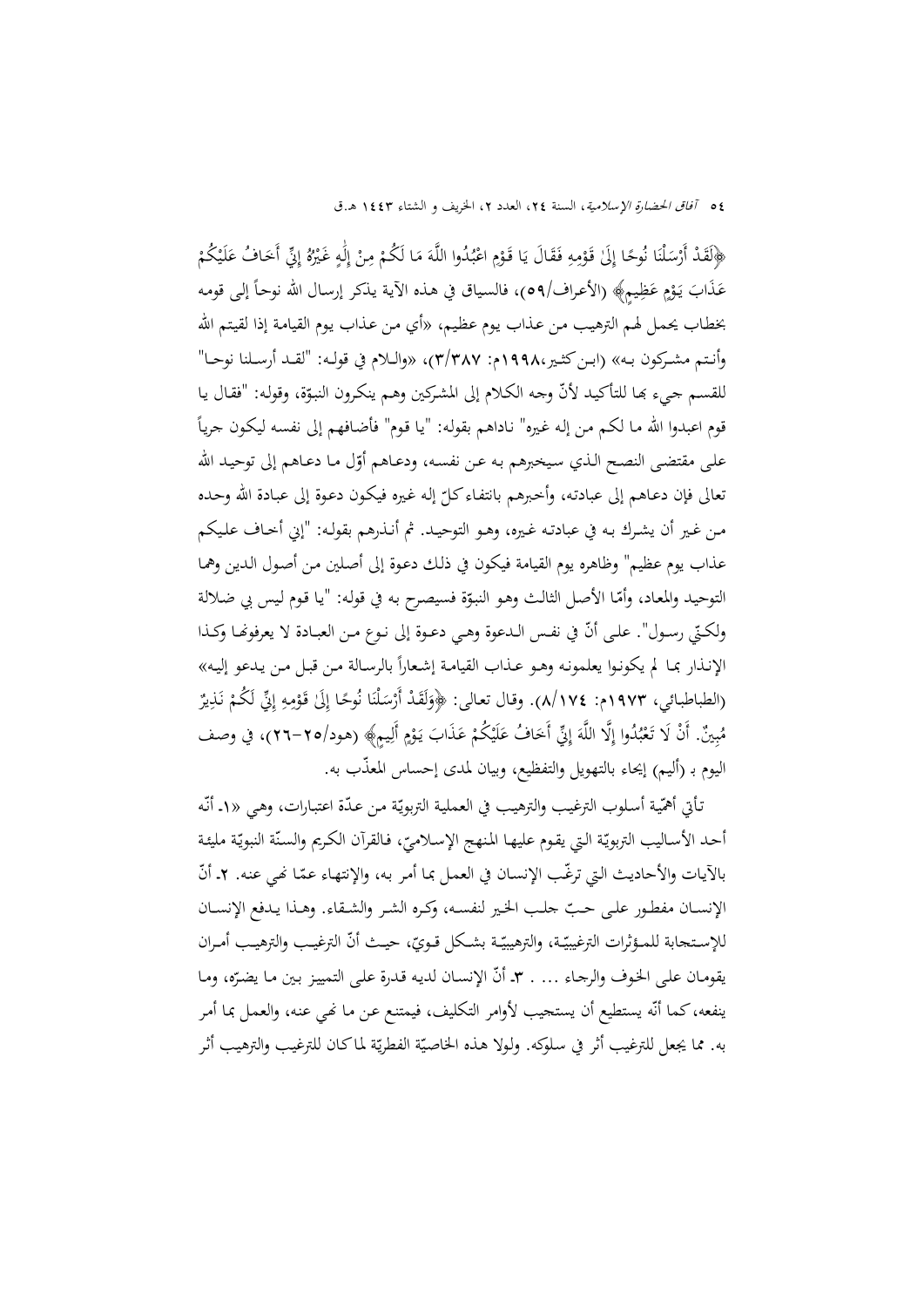دراسة في القصّة القرآنيّة من المنظور التربويّ … (رضوان باغباني و ناهيد نصيحت) o o

تربويّ. ٤ـ أنّ الترغيب والترهيب أسلوب تربويّ وقـائيّ، لأنّه يقـوم علـي جانب التحـذير مـن<br>-المخالفة، ممّا يجعل له أهمّية كبيرة في العمليّة التربويّة» (الحازمي، ٢٠٠٠م: ٣٩٣–٣٩٣).<br>.

**ّ** 3**.**4 **ة ة على الحياة الدنيوي ّ تقد م الحياة الأخروي التنبيه علی ّ**

لفت النبيّ نوح (ع) أنظار قومه إلى اليوم الآخر، فخاطب قومه: ﴿وَاللَّهُ أَنْبَتَكُمْ مِنَ الْأَرْضِ<br>.  $\ddot{\cdot}$ نَبَاتًا. ثُمَّ يُعِيمُكُمْ فِيهَـا وَيُخْرِجُكُمْ إِخْرَاجًـا﴾ (نـوح/١٧–١٨) «أوّل الرسـل نـوح ذكّـر قومـه ب ِبالبعث والنشور» (الأشقر، ١٩٨٩م: ٢٤٦). بَعدا الخطاب يريد نوح (ع) أن يوجّه عقول قومه إلى تقدّم الحياة الدنيويّة على الحياة الأخرويّة، فالموت ليس نماية لحياة الإنسـان، وإنمـا هـو مرحلة تحوّل إلى حياة أحرى تخضع لقوانين جديدة، فعلى الإنسان أن يتزوّد للحياة الأخرويّة التي لا محيص له عنهـا. «إنّ معرفـة تفاصيل اليـوم الأخـر يكـون سـببا للإيمـان الصـادق بمـذا اليوم، كأهوال القبر وشدّته، وأهوال الموقف، وصفات النار المفظعة، وبمعرفة تفاصيل الجنّة وما فيهـا مـن النعـيم المقـيم والحـبرة والسـرور، ونعـيم القلـب والـروح والبـدن، فيحـدث بسـبب ذلـك الاجتهاد والسعي للفوز بالمطلوب» (الغامدي، 2019م: 699).

### **التحب ّ** 4**.**4 **ب**

يتحبّـب نــوح (ع) إلـى قومــه في قولــه: ﴿يَــا قَــؤمِ اعْبُــدُوا اللَّــهَ مَــا لَكُــمْ مِــنْ إِلَـٰهٍ غَــيْرُهُ﴾ ْ ب ْ لَ (الأعراف/٥٩)، نلاحظ في هـذه الآيـة أنّ نوحـاً (ع) استفتح الخطـاب مـع قومـه بقولـه : "يـا قوم" لتذكيرهم أنّه واحد منهم بالنسب والمعيشه، ويسعى لخيرهم في الدنيا والآخرة، فيحبّهم. «نــاداهـم بقولــه: "يــا قــوم" فأضــافهم إلى نفســه ليكــون جريــاً علــى مقتضــى النصـح الــذي سـيخبرهم بـه عـن نفسـه» (الطباطبـائي، 1973م: 8/174). فهـو يخاطـب قومـه ويـدعوهم إلى الله بالتحبّب، عسـى أن يثـير مشـاعرهم نحـوه فيقبلـون عليـه، ويقبلـون منـه مـا يـدعوهم إليـه، يخــاطبهم بقولـه (يــا قــوم)، «أي فنــاداهـم بصـفة القوميّـة مضــافة إليـه اسـتمالة لهــم» (رشيد رضا، ١٣٣٨ق: ٤٩٢)، هذه الكلمة تقرّب منه لهم وتحبّب؛ ليقبلوا دعوته. فهو<br>-يشعرهم بمذه الكلمـة بـألهم قومـه فهـو منهم، والأصل أنّ الشـخص يريـد الخير لقومـه، فعلـي قومه أن يستمعوا لما يدعوهم إليه ويتأمّلوا فيه.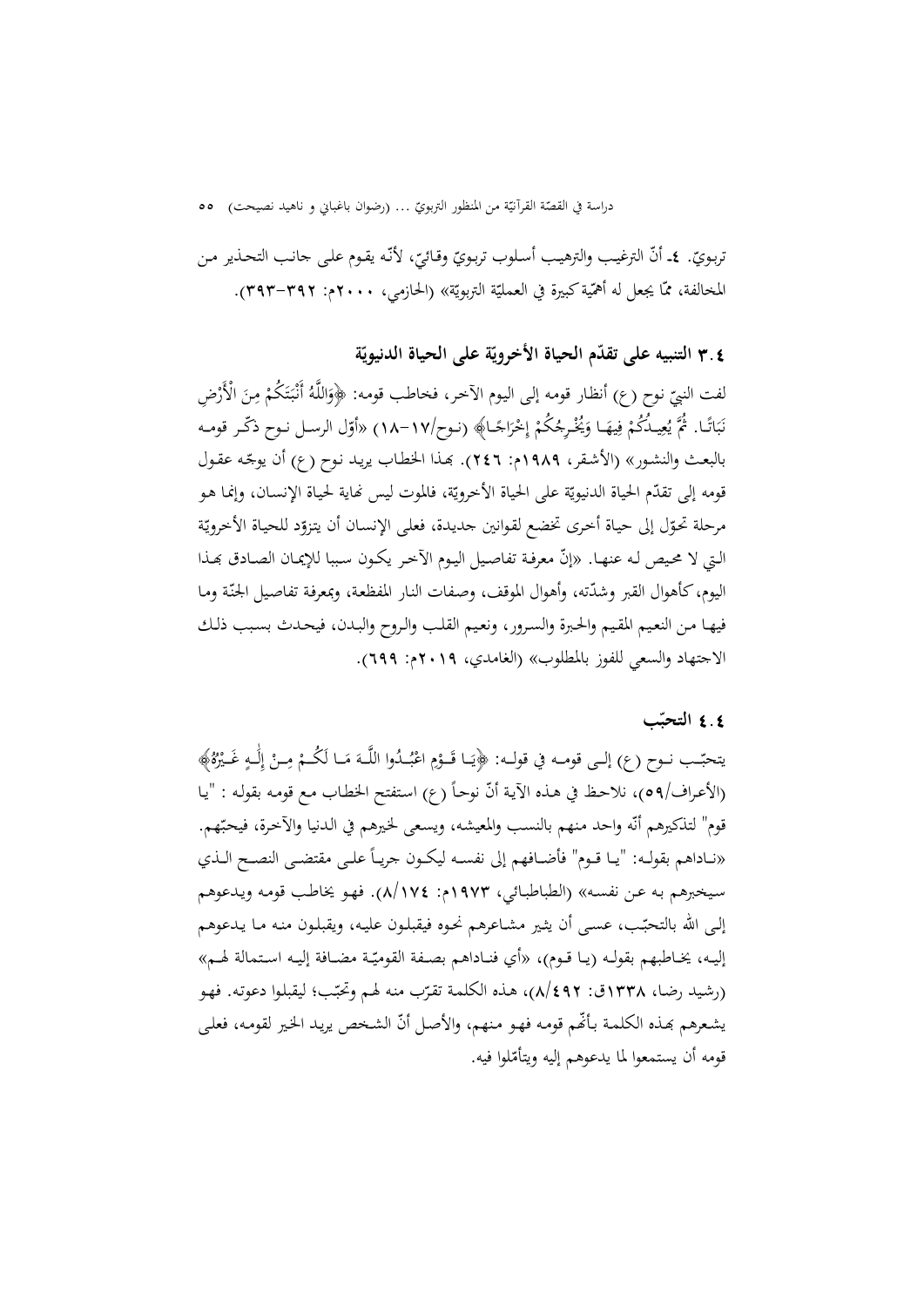### 5**.**4 **الإشفاق**

كــان النــيّ نـوح (ع) يحـرص في التعامــل مـع قومـه علــى الرحمـة بمــم و الشـفقّة علـيهـم، فكــان<br>. يشفق عليهم بالرغم من إيذائهم له، وكـان أحاهم المشفق عليهم: ﴿إِذْ قَالَ لَهُمْ أَخُوهُمْ نُوحٌ<br>ِ ن أَلَا تَتَّقُونَ﴾ (الشعراء/١٠٦)، «المراد بـالأخ النسيب» (الطباطبـائي، ١٩٧٣م: ١٥/٢٩٧.). فكلمة (أخوهم) تعني أخوّة النسب لا الدين، تثير فيهم عاطفة الأخوّة النسبيّة وتوحي لهم  $\overline{\phantom{a}}$ بأنّه يريد لهم الخير، فهو ليس بعيداً عنهم ولا غريباً منهم، إنّه أخوهم.

فهو لا يکتفي بتلطّفه في مخاطبة قومه وإنّما يظهر لهم شفقّته و يصارحهم بإشفاقه عليهم، وحرصه علـى مصـلحتم، وخوفـه مـن وقـوع العـذاب بحـم إن اسـتمروا علـى كفـرهم: ﴿ وَلَقَـدْ َ أَرْسَلْنَا نُوحًا إِلَىٰ قَوْمِهِ إِنِّي لَكُمْ نَذِيرٌ مُبِينٌ. أَنْ لَا تَعْبُدُوا إِلَّا اللَّهَ إِنِّي أَخَافُ عَلَيْكُمْ عَذَابَ يَوْمٍ<br>ِ .<br>.  $\overline{a}$  $\int$ ،<br>. ِب َ ْ أَلِيمِ﴾ (هـود/٢٥-٢٦)، فخـوف نـوح (ع) علـى قومـه مـن علامـات الشـفقة. وقـال تعـالي: ﴿إِنَّا أَرْسَلْنَا نُوحًا إِلَىٰ قَوْمِهِ أَنْ أَنْذِرْ قَوْمَكَ مِنْ قَبْلِ أَنْ يَأْتِيَهُمْ عَذَابٌ أَلِيمٌ. قَالَ يَا قَوْمِ إِنِّي<br>\* .<br>. ٍٍٍٍٍٍٍٍٍٍٍٍٍٍٍٍٍٍٍٍٍٍٍٍٍ ،<br>' ،<br>'  $\ddot{\phantom{0}}$ ي ِ<br>ن با<br>أ ْ إ ْ لَكُمْ نَـٰزِيزٌ مُبِـينٌ﴾ (نوح/١–٢) «وفي إضافته اليوم إلى نفسـه إظهـار إشـفاق ورحمـة أي إنّكـم ب قـومي يجمعكـم وإيّـاي مجتمعنـا القـومي تسـوؤني مـا أسـاءكم فلسـت أريـد إلا مـا فيـه خـيركم وسعادتكم إنّ لكم نذير» (الطباطبائي، ١٩٧٣م: ٢٠/٢٦).

## **تخي الأوقات للدعوة ّ** 6**.**4 **ر أحسن**

الـدعوة إلـى الله يقـوم بمـا الـداعي في أيّ وقـت ملائـم في الليـل والنهـار، وبكـلّ صـيغة ملائمـة<br>. لحال المدعوّ كان النبي نوح (ع) يغتنم كلّ فرصة لدعوة قومه إلى الله، سواء سنحت له هذه<br>-الفرصـة في الليـل أو النهـار، كمـاكـان ينـوّع كيفيـة دعوتـه لهـم، فكـان يـدعوهم جهـاراً وسـرّاً<br>. ا وعلانيّةً. قـال تعـالى: ﴿قَـَالَ رَبِّ إِنِّي دَعَوْتُ قَـوْمِي لَيْلًا وَنَهَـارًا﴾ (نـوح/٥)، «والـدعاء لـيلأ <u>ٔ</u> ونُّصاراً كنايـة عـن دوامـه مـن غـير فتـور ولا تـوان»(الطباطبـائي، ١٩٧٣م: ٢٠/٢٩). إنَّـه يـدعو قومـه إلـى الإيمـان بـالله والطاعـة دعـاءً متواصـلاً، يـدعوهم في الأوقـات المختلفـة، يـدعوهم في ساعات الليل، وساعات النهار، ويتخيّر من هذه الساعات والأوقات ماكان أكثر تأثيرا في نفوس قومه.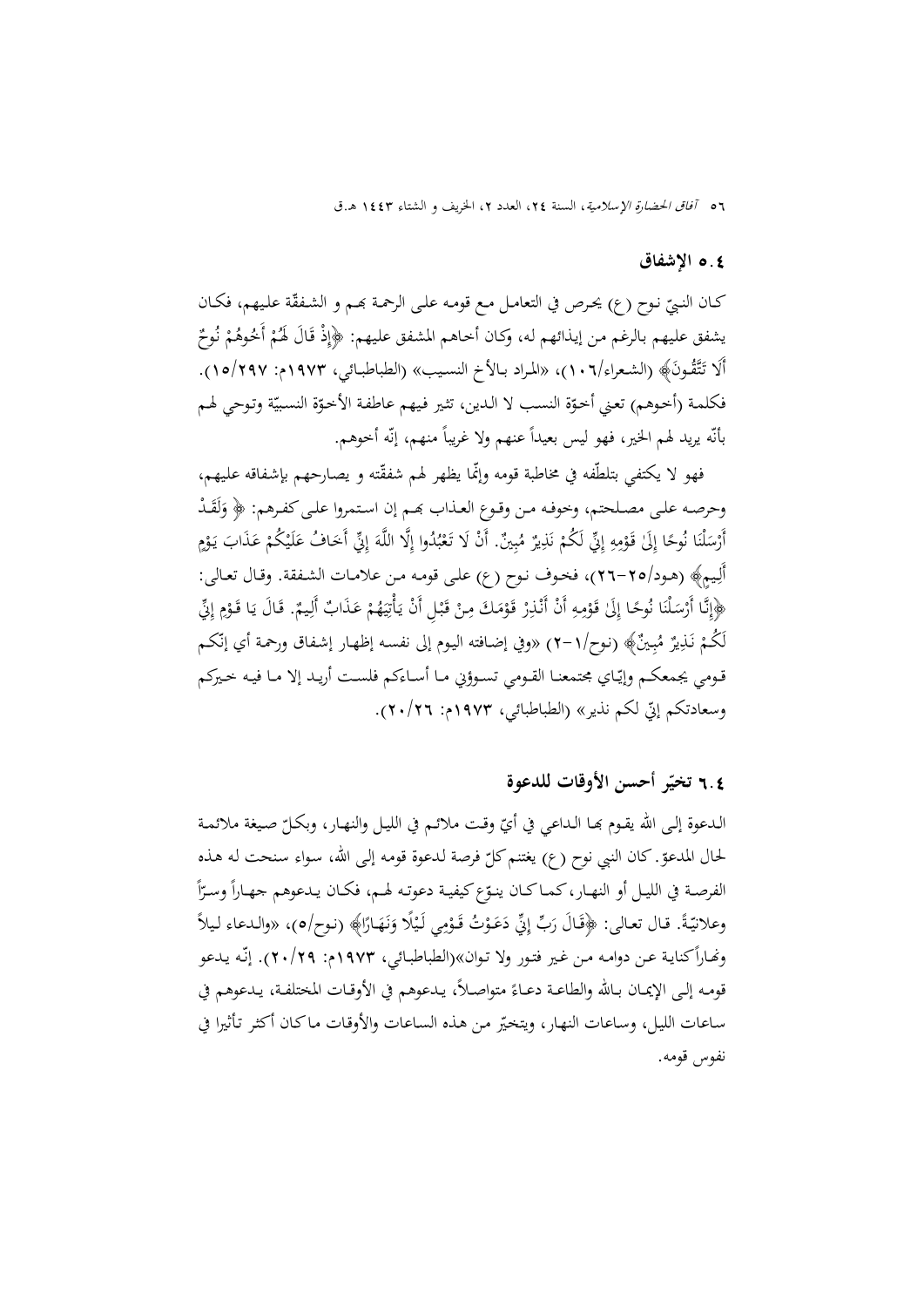دراسة في القصّة القرأنيّة من المنظور التربويّ … (رضوان باغباني و ناهيد نصيحت) ٥٧<br>-

وهــو يســتخدم في الــدعوة إلــی االله مراتــب ثلاثــة: الجهــر، والعلــن، والســر. يقــول تعــالی: ﴿ثُمَّ إِنِّي دَعَوْتُهُمْ جِهَارًا. ثُمَّ إِنِّي أَعْلَنْتُ لَهُمْ وَأَسْرَرْتُ لَهُمْ إِسْرَارًا﴾ (نوح/٨–٩) «"تم" للتراخي <u>ٔ</u> ْ ر<br>. َ بحسب رتبة الكلام، والجهار النداء بأعلى الصوت. والإعـلان والإسـرار متقـابلان وهمـا الإظهـار  $\ddot{\phantom{a}}$ والإخفاء، وظاهر السياق أنّ مرجع ضمير لهم في الموضعين واحد فالمعنى دعوصّم سرّاً وعلانيّةً ا  $\ddot{\epsilon}$ فتـارةً علانيّـةً وتـارةً سـرّاً سـالكاً في دعـوتي كـلّ مـذهب ممكـن وسـائراً في كـلّ مسـير مرجـوّ»<br>. ا (الطباطبائي، ١٩٧٣م: ٢٠/٣٠-٢٠). هو دعا قومه دعواتٍ متتابعةً، على وجوه متخالفة، و أسـاليب متغـايرة، في أوقـات متنوعـة. فـالنبيّ نـوح (ع) أكـمـل الحـجّـة عـلـى قومـه ودعـاهـم في<br>. كلّ الأحوال سواءِ كانت هذه الدعوة علنيّةً أم سرّيّةً.<br>-ي

إنّ هذه الآية الكريمة تدلّ على أنّ مراتب دعوة نوح (ع) كانت ثلاثة، «قد فعل عليه الصّـلاة والسّـلام كمـا يفعـل الـذي يـأمر بـالمعروف وينهـي عـن المنكـر، في الابتـداء بـالأهون<br>" .<br>-والترقّي في الأشدّ فالأشد، فـافتتح بالمناصـحة في السرّ، فلمّا لم يقبلوا ثنـی بالمحـاهرة، فلمـا لمّ<br>. تــؤثّر ثلــث بــالجميع بــين الإســرار والإعــلان، ومعنــی "ثم" الدلالــة علــی تباعــد الأحــوال ّلأن الجهــار أغلــظ مــن الإســرار والجمــع بــين الأمــرين أغلــظ مــن إفــراد أحــدهما» (الزمخشــري، ٢٠٠٩م: ١١٤٢) فهـذه الآيـات تظهر تـدرّجاً في أسـلوب دعـوة نـوح (ع)، فهـو بـدأ بـدعوة رّاً في الليل والنهار، ثمّ دعاهم دعوةً جهريّةً، ثمّ دعاهم مرّاتٍ أخرى سرّاً وجهراً، وهذه<br>" ا ا قومه سرّاً في الليل والنهار، ثمّ دعاهم دعوةً جه<br>غاية الجدّ في النصيحة والدعوة إلى الله تعالى.

## 7**.**4 **الصبر والاستقامة**

الصبر سلاح قويّ وفعال في مواجهة الخطوب والمصائب. قد صبر نوح (ع) وهو يدعو قومه ألف سنة إلا خمسين عاماً. فحياته كانت حافلةً بالجهاد والكفاح الدائبين، وقد واجه عناد قومه وجهلهم وتمرّدهم بالصبر والاستقامة. فهو واجه أهل الباطل بالصبر على الأذى، وذلك من أعظم الأساليب التربويّة؛ وقـد أمـر الله عزّوجـلّ أنبيائـه عليهم السّـلام بالصـبر علـى أفعـال أهل الباطل والإعراض عنهم، وألا يكون ذلك عائقاً لهم للمضي قدماً في إظهار الحقّ وتبيينه للناس. إذا صبر العبد على المصيبة التي تحلّ به، ازداد بذلك إيماناً. فأوحى الله إلى نوح (ع):<br>.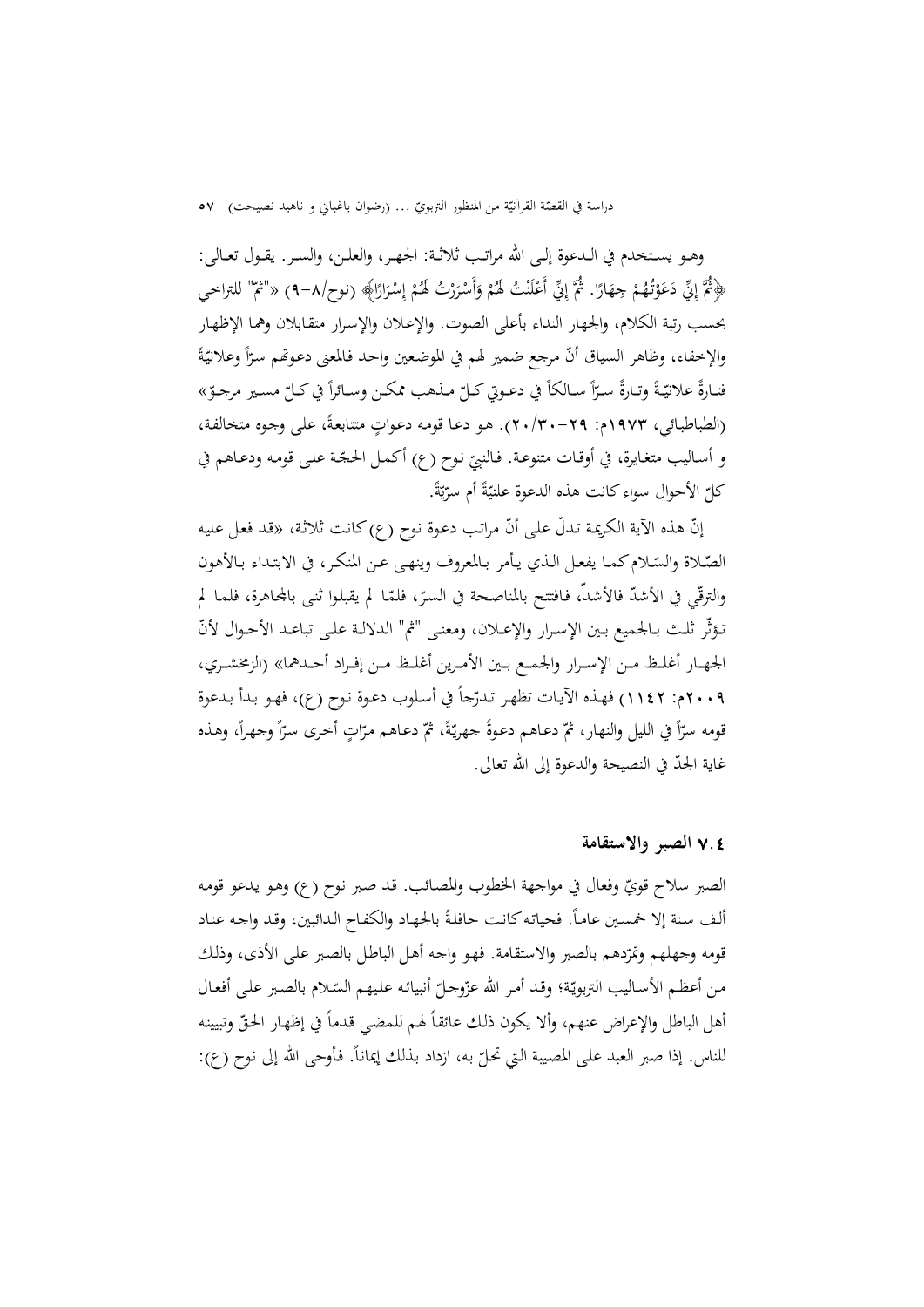لْهَأَنَّهُ لَنْ يُؤْمِنَ مِنْ قَوْمِكَ إِلَّا مَنْ قَدْ آمَنَ فَلَا تَبْتَئِسْ بِمَا كَانُوا يَفْعَلُونَ﴾ (هـود/٣٦)، ،<br>. ت ْ ب َ يا<br>. «الابتئـاس مـن البـؤس وهـو حـزن مـع اسـتكانة» (الطباطبـائي، 1973م: 10/222). والمعـنى الذي تحمله الآية هو «فلا تحزن بما فعلوه مـن تكـذيبك وإيـذائك ومعاداتـك فقـد حـان الإنتقـام لـك مـنهم» (الزمخشـري، 2009م: 483). «وقولـه: "لـن يـؤمن مـن قومـك إلا مـن قـد آمـن" إيثاس وإقناط له عليه السّلام من إيمان الكفار من قومه بعد ذلك، ولذلك فرّع عليه قوله: "فـلا تبتـئس بمـاكـانوا يفعلـون" لأنّ الـداعي إلى أمـر إنّمـا يبتـئس ويغـتمّ مـن مخالفـة المـدعوّين وتمرّدهم ما دام يرجو منهم الإيمان والاستحابة لدعوته، وأمـا إذا يئس من إجـابتهم فـلا يهتمّ đـم ولا يتعـب نفسـه في دعـوēم إلى السـمع والطاعـة والإلحـاح علـيهم بالإقبـال إليـه ولـو دعـاهم بعدئذ ّ فإنما يدعوهم لغرض آخركإتمام الحجة وإبراز المعذرة. وعلى هذا ففي قولـه: "فـلا تبتـئس بماكـانوا يفعلـون" تسـلية مـن الله لنـوح عليـه السّـلام وتطييب لنفسـه الشـريفة مـن جـهـة مـا في الكـلام مـن الإشـارة إلى حلـول حـين فصـل القضـاء بينـه وبـين قومـه، وصـيانة لنفسـه مـن الوجـد والغمّ لماكان يشاهد من فعلهم به وبالمؤمنين به من قومهم من إيذائهم إيّاهم في دهر طويل، مّـّا يقـرب مـن ألـف سـنة، لبـث فيـه بيـنهم» (الطباطبــائي، ١٩٧٣م: ١٠/٢٢٢). إنّ صـبر نـوح (ع) واسـتقامته في طريـق الـدعوة والتبليـغ والإرشـاد لمـا يضـرب بـه المثـل، ودأبـه علـی الـدعوة والنصح لقومه ليلاً ونماراً وعدم استسلامه لعنادهم وتمرّدهم دليل على ثباته وعزمه على تحقيق رسالته في هدايتهم وإرشادهم. فالصبر والاستقامة في طريق الدعوة إلی التوحيد شـيمة الأنبيـاء، ولهـم في هـذا المضـمار مراتـب وکـان نـوح (ع) في مرتبـة متقدمـة منـه. وبعـد مـا لاقـاه مـن كفـر قومه وبعض أهل بيته وصبره على ذلك أثنى الله تعالى عليه، يقول تعالى: ﴿سَلَامٌ عَلَىٰ نُوحٍ م<br>ز فِي الْعَالَمِينَ. إِنَّا كَذَٰلِكَ بَخْزِي الْمُحْسِنِينَ. إِنَّهُ مِنْ عِبَادِنَا الْمُؤْمِنِينَ﴾ (الصافات/٧٩-٨١). اٰ ِِ <u>ٔ</u> ∫ٰ ِ ن ِ ب ِ. ن ِ

## **التحدي ّ** 8**.**4

التحدّي أسلوب تربويّ يدلّ على ثقـة الـداعي بدعوته. استخدم نـوح (ع) هـذا الأسـلوب لإقناع قومه بعد أن استمرّ تكذيبهم على أشدّه، وهو أظهر بمذا التحدّي عجزهم وعجز ألهتهم، و أظهر قدرة الله وغلبة أمره، ففي التحدّي ثقة بالنفس وإحساس بالاقتدار فوق ما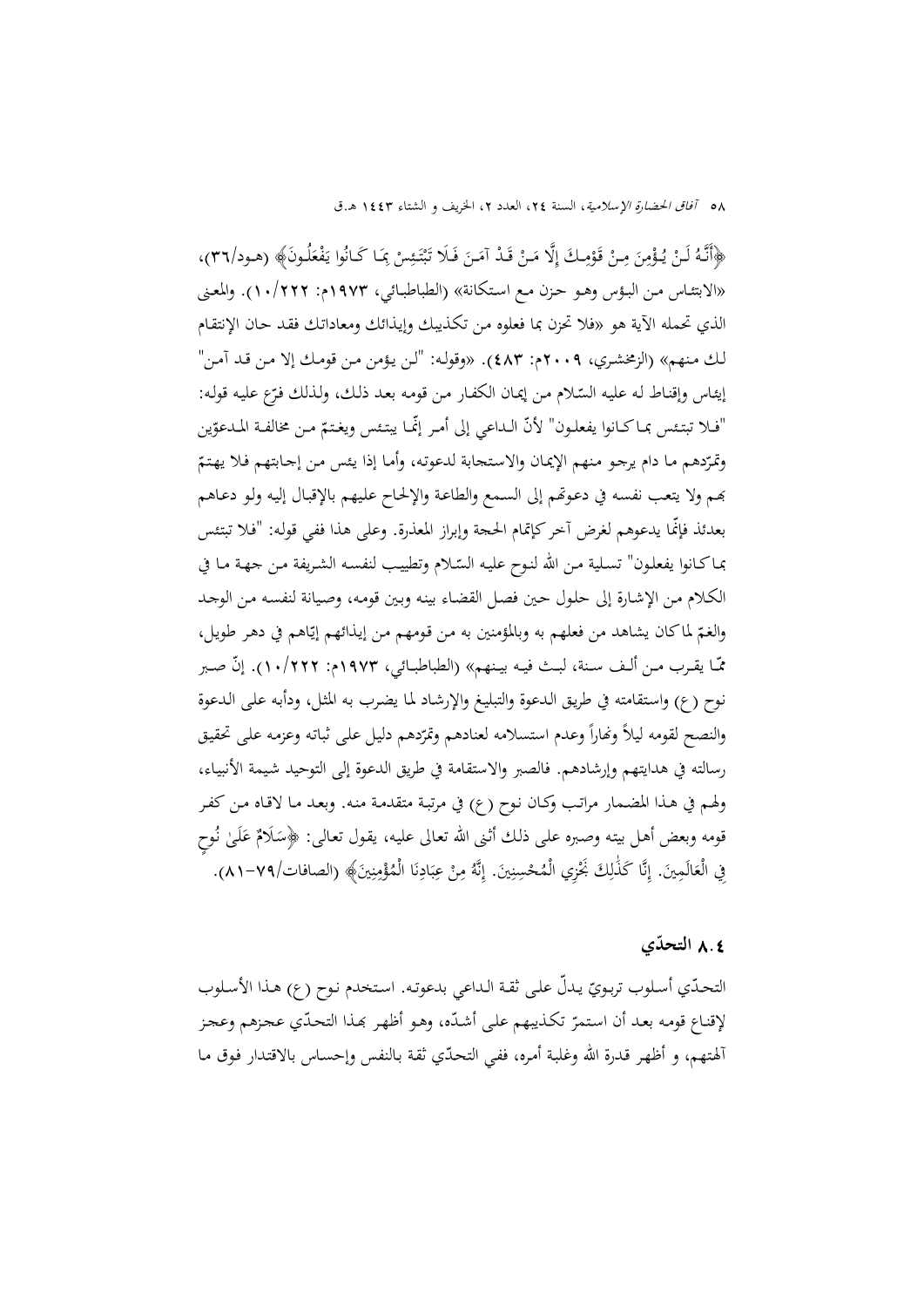دراسة في القصّة القرأنيّة من المنظور التربويّ … (رضوان باغباني و ناهيد نصيحت) 09<br>-

يستطيعه الآخرون، يقـول تعـالى: ﴿وَاتْلُ عَلَيْهِمْ نَبَأَ نُوحٍ إِذْ قَالَ لِقَوْمِهِ يَا قَـوْمِ إِنْ كَـانَ كَبُرَ<br>مستطيعه الآخرون، يقـول تعـالـي: َ **ٔ** ب ،<br>، ْ ْ عَلَيْكُمْ مَقَامِي وَتَذْكِيرِي بِآيَاتِ اللَّهِ فَعَلَى اللَّهِ تَوَكَّلْتُ فَأَجْعِعُوا أَمْرَكُمْ وَشُرَكَاءَكُمْ ثُمَّ لَا يَكُنْ<br>ِ  $\overline{\phantom{a}}$ ت َ َ َ </sub> َ ي <sup>(</sup> أَمْرُكُمْ عَلَيْكُمْ غُمَّةً ثُمَّ اقْضُوا إِلَيَّ وَلَا تُنْظِرُونِ﴾ (يونس/٧١). «ومعنى الآية: "واتل" يا محمد<br>. َ ن "عليهم نبأ نوح" وخبره العظيم حيث واجه قومه وهو واحد يـتكلّم عـن نفسـه، وهـو مرسـل إلى أهل الدنيا فتحدّى عليهم بأن يفعلوا به ما بدا لهم إن قدروا على ذلك، وأتمّ الحجّة على مكذبيه في ذلك "إذ قال لقومه يا قوم إن كـان كبر عليكم مقـامي" ونحضـتي لأمر الدعوة إلى التوحيد أو منزلتي من الرسـالة "وتـذكيري بآيـات االله" وهـو داعـيكم لا محالـة إلى قتلـي وإيقـاع مـا نقدرون عليه من الشر بي لإراحة أنفسكم مني "فعلى الله توكّلت" قبال ما يهدّدني من تحرّج صدوركم وضيق نفوسكم عليّ بإرحاع أمري إليه وجعله وكيلاً يتصرّف في شؤوبي ومن غير أن<br>. أشتغل بالتدبير "فأجمعوا أمركم وشركاءكم" الذين تزعمون ّ أĔـم ينصـرونكم في الشـدائد، واعزمـوا عليّ بما بدا لكم، وهـذا أمر تعجيزي "ثمّ لا يكن أمركم عليكم غمة" إن لم تكونوا اجتهـدتم في التوسّل إلى كـلّ سبب في دفعي "ثمّ اقضوا إليّ" بـدفعي وقتلـي "ولا تنظـرون" ولا تمهلـوبي»<br>\* (الطباطبائي، ١٩٧٣م: ١٠٢–١٠٣). ففي هذه الآية يتحدّى نوح (ع) علمى قومه بأن يفعلوا به ما بدا لهم، ويظهر أنّ ربّه قدير على دفعهم عنه وإن أجمعوا عليه وانتصروا بشركائهم وألهتهم، وهـو يبرز عـدم خوفـه مـن قومـه، لأنّه توكّل على الله وهـو سيحميه منهم، وأنَّمم لـن يستطيعوا أن يضرّوه.

9**.**4 **الاهتمام بإصلاح الأجيال الآتية** 

إصـلاح الأجيـال الآتيـة مـن أبـرز الغايـات الـتي بعـث الأنبيـاء مـن أجلهـا. كمـا خشـي نـوح (ع) على قومه الكفر والعذاب، خشي على الأجيال التالية أن يكفروا ويحرمـوا مـن رحمـة االله متـأثّرين  $\overline{a}$ بمن كفر قبلهم ممّن عاشوا مع نوح (ع)، فهو يبذل جهده في حمايتهم من الإضلال حرصاً على مصالحهم، يقول الله تعالى: ﴿ وَقَالَ نُوحٌ رَبِّ لَا تَذَرْ عَلَى الْأَرْضِ مِنَ الْكَافِرِينَ دَيَّارًا. ي  $\ddot{\phantom{0}}$ إِنَّكَ إِنْ تَذَرْهُمْ يُضِلُّوا عِبَادَكَ وَلَا يَلِدُوا إِلَّا فَاجِرًا كَفَّارًا﴾ (نوح/٢٦-٢٧). «في كلام نوح ِ ب يا<br>ـ دلالة على أنّ المصلحين يهتمّون بإصلاح جيلهم الحاضر ولا يهملون تأسيس أسس إصلاح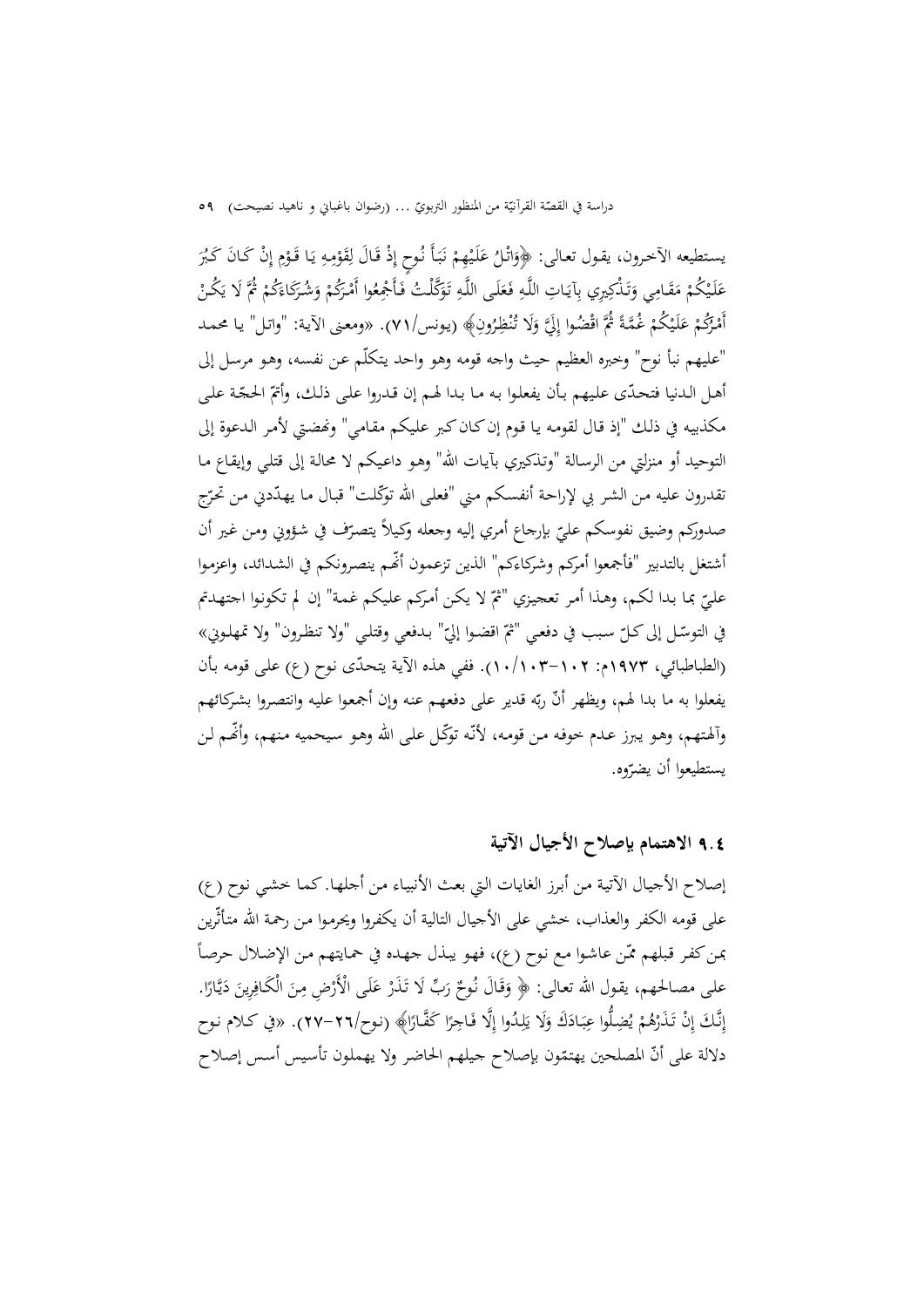الأجيــــال الآتيــــة إذ الأجيــــال كلهــــا ســــواء في نظــــرهم الإصــــلاحي» (عاشــــور، 1984م: ). إذا ظهـر الفسـاد في بعـض جوانـب اجملتمـع بشـکل جزئـي الأرکـان سـالمة، ّ <sup>29</sup>/<sup>214</sup> وکانـت فالإصـلاحات الجزئيّـة أفضـل أسـلوب لإصـلاح المحتمـع؛ وأمّـا إذا انتشـر الفسـاد في المجتمـع بشكل وسيع فالإصلاحات الجزئيّة ليست مفيدةً، وهذا المجتمع لا يصلح إلا بالتغيير الجـذريّ. فالنبيّ نوح (ع) بذل أقصى جهـده فـی سبيل دعـوة قومـه وهـدايتهم وإصـلاحهم، ولكنّهم لم<br>. يجيبوا دعوته وأصرّوا على كفرهم ومخالفتهم رسولهم، حينئذ دعـا نوح (ع) ربّه أن يهلكهم و أن يطهّر الأرض من الكافرين والطغاة حتّى لا يكونوا عقبةً في وجه إيمان الأجيال الآتية.

## 10**.**4 **الحوار**

<u>:</u> الحـوار مـن أنجـح وسـائل التربيـة وأكثرهـا رواجـاً، ونتيجةً لـذلك نجـده في القـرآن الكـريم بأسـاليب مختلفة كما حدث في قصّة نوح (ع). الحوار نوع من الحديث بين شخصين أو فريقين يتمّ فيه تــداول الکــلام بينهمـــا بطريقــة متکافئـــة ويغلــب علــی الحـــوار الهــدوء والبعـــد عــن الخصـــومة والتعصّب. وهـو أسـلوب تربويّ جميـل فريـد يسبب التـآلف والرحمـة. كـان النبيّ نـوح (ع) يتبـع<br>. هـذا الأسـلوب في منهجـه التربـويّ لإثـارة انتبـاه قومـه وتشـويق نفوسـهم إلى الجـواب، وحضّـهم علــى إعمــال الفكــر. ورد الحــوار الــذي دار بــين نــوح (ع) وقومــه في ســور متعــددة، يقــول االله نعالى: ﴿لَقَدْ أَرْسَلْنَا نُوحًا إِلَىٰ قَوْمِهِ فَقَالَ يَا قَوْمِ اعْبُدُوا اللَّهَ مَا لَكُمْ مِنْ إِلَٰهٍ غَيْرُهُ إِنِّي أَخَافُ<br>ِ .<br>. ٍٍٍٍٍٍٍٍٍٍٍٍٍٍٍٍٍٍٍٍ ،<br>، ْ ب ا<br>ا لَ ِ ْ عَلَيْكُمْ عَذَابَ يَوْمٍ عَظِيمٍ﴾ (الأعراف/٥٩م) ولكنّ أشراف القوم المغرورين قالوا له إنّك في َ ْ ضلال مبين، فردّ نوح (ع) عليهم ﴿قَالَ يَا قَوْمِ لَيْسَ بِي ضَلَالَةٌ وَلَٰكِنِّي رَسُولٌ مِنْ رَبِّ الْعَالَمِينَ.<br>ُ ْ ِ لَ ِ<sup>1</sup> أُبَلِّغُكُمْ رِسَالَاتِ رَبِّي وَأَنْصَحُ لَكُمْ وَأَعْلَمُ مِنَ اللَّهِ مَا لَا تَعْلَمُونَ﴾ (الأعراف/٣٦٦-٣٣)، فهو ب<br>ا َ ا<br>أ َ ْ ينصح قومه ويعلّمهم مالم يعلموا من قبل ولكنهم كذّبوا، فحقّ عقابهم بأن أغرقوا.

دار الحوار بين نوح (ع) و إبنه أيضا، يقول الله تعالى: ﴿وَنَادَىٰ نُوحٌ ابْنَهُ وَكَانَ فِي مَعْزِلٍ ن َ ن <u>ب</u><br>. َ ْ  $\overline{a}$ يَا بُنَيَّ ارْكَبْ مَعَنَا وَلَا تَكُنْ مَعَ الْكَافِرِينَ﴾ (هود/ ٤٢)، فنوح (ع) ابتدأ حواره مع إبنه بقوله يا<br>. ن َ (يا بنيّ) فأظهر له الشفقة الأبوية وصدق النصيحة ۖ وأنّه لا غرض من وراء ذلك إلا رجاء النجاة له من المهالك.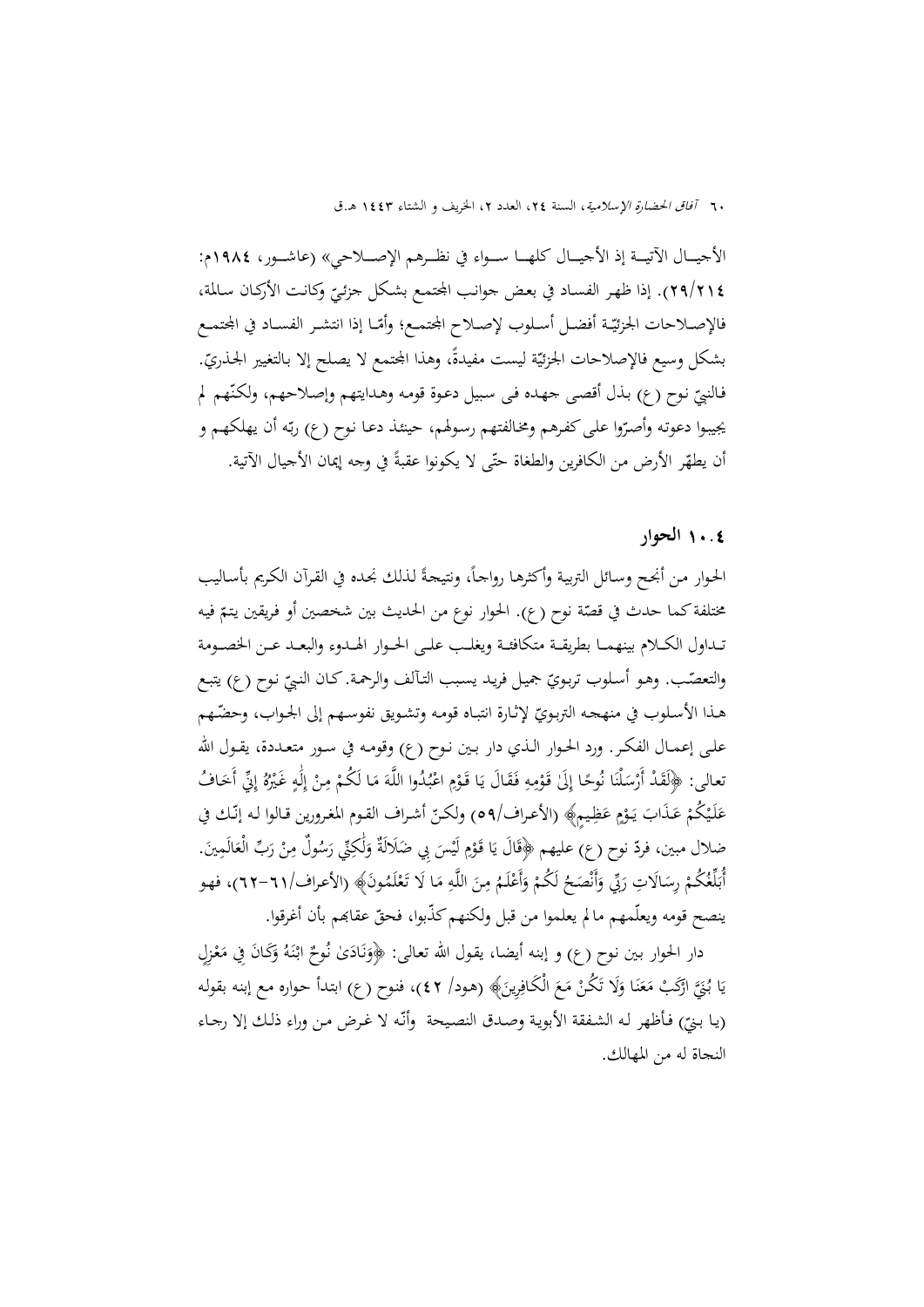دراسة في القصّة القرأنيّة من المنظور التربويّ … (رضوان باغباني و ناهيد نصيحت) 11<br>-

انتهاز فرص الخير ضمانة الفوز والنجاة، والرکـون إلـی الـنفس والانسـياق وراء أهوائهـا يـؤدي đا ويوردها موارد الهلکة. فإبن نوح (ع) مع قربـه مـن منهـل الخـير ومصـدر النـور ّزل وهلـك، لمـا غفل عنهما.

مـا يلفـت نظرنـا في حـوار نـوح (ع) أنّـه يختـار مـن الألفـاظ مـا هـو محبّـب لـدى الطـرف<br>. الآخر، وما يقع في نفسه موقع القبول والتأثير،كأن يقول لإبنه: "يا بنيّ"، ولقومه: "يا قوم"،<br>. ونحـو ذلك. فهـو يريـد أن يتلطّف لهـم بـالكلام، ويراعـي الأدب في الحـوار، والـذوق في التعامـل مع الآخرين.

# **قص .**5 **ة نوح (ع) التصوير الفن ّي في ّ**

إنّ عمليّة نسج البناء القصصيّ تقوم على ظاهرة التصوير التي تجعل من العمل القصصيّ أداةً<br>. فعّالةً في التأثير، كما تنشئ علاقةً إيجابيّةً بين العمل الأدبيّ والمتلقّي لهذا العمل نتيجة للحركة<br>. الحيّـة، النابعـة مـن عـمليّـة التصـوير. يبـدو التصـوير الفـتي في قصّـة نـوح (ع) حيـث نـادى إبنـه الکـافر وکـان في مکـان منعـزل عـن المـاء، فقـال لـه بعاطفـة الأبـوّة الحـانيـة،کمـا حکـی القـرآن<br>. الكريم: ﴿وَهِيَ تَحْرِي بِهِمْ فِي مَوْجِ كَالْجِبَالِ وَنَادَىٰ نُوحٌ ابْنَهُ وَكَانَ فِي مَعْزِلٍ يَا بُنَيَّ اؤَكَبْ مَعَنَا<br>ِ  $\ddot{\cdot}$ ب  $\ddot{\cdot}$ <sup>1</sup> <u>ٔ</u> ن َ ن .<br>. َ ْ ن َ  $\overline{\phantom{a}}$ وَلَا تَكُنْ مَعَ الْكَافِرِينَ﴾ (هود/ ٤٢) «ونادى نوح إبنه وكـان إبنه في مكـان منعزل بعيد منهم َ وقال في ندائه" يا بنيّ، بالتصغير والإضافة دلالة على الإشفاق والرحمة، اركب معنا السفينة ولا تكـن مـع الكـافرين فتشـاركهم في الـبلاءكمـا شـاركتهم في الصـحبة وعـدم ركـوب السـفينة، ولم يقل عليه السّـلام: ولا تكن من الكـافرين لأنّـه لم يكن يعلـم نفاقه وأنّـه غير مؤمن إلا باللفظ، بہ<br>ف ولذلك دعاه إلى الركوب» (الطباطبائي، 1973م: 10/229).

والتعبـير القـرآني هنــا يشـبّه المـوج بالجبـال ويرســم صـورةً كـمـا تحـسّ بهـا الـنفس، فـالنفس لاتستشعر معنى غير الشعور بالرهبة و الجلال. «إنّ الهول هنا ليقاس بمداه في النفس الحيّة،<br>-بين الوالد والمولود،كما يقاس بمداه في الطبيعة، والموج يطغي علمي الـذري بعد الوديـان، وإلّهـمـا لمتکافئـــان في الطبيعـــة الصـــامتة وفي نفـــس الإنســـان. وتلـــك سمـــة بـــارزة في تصـــوير القـــرآن» (قطب، 1981م: 4/1878).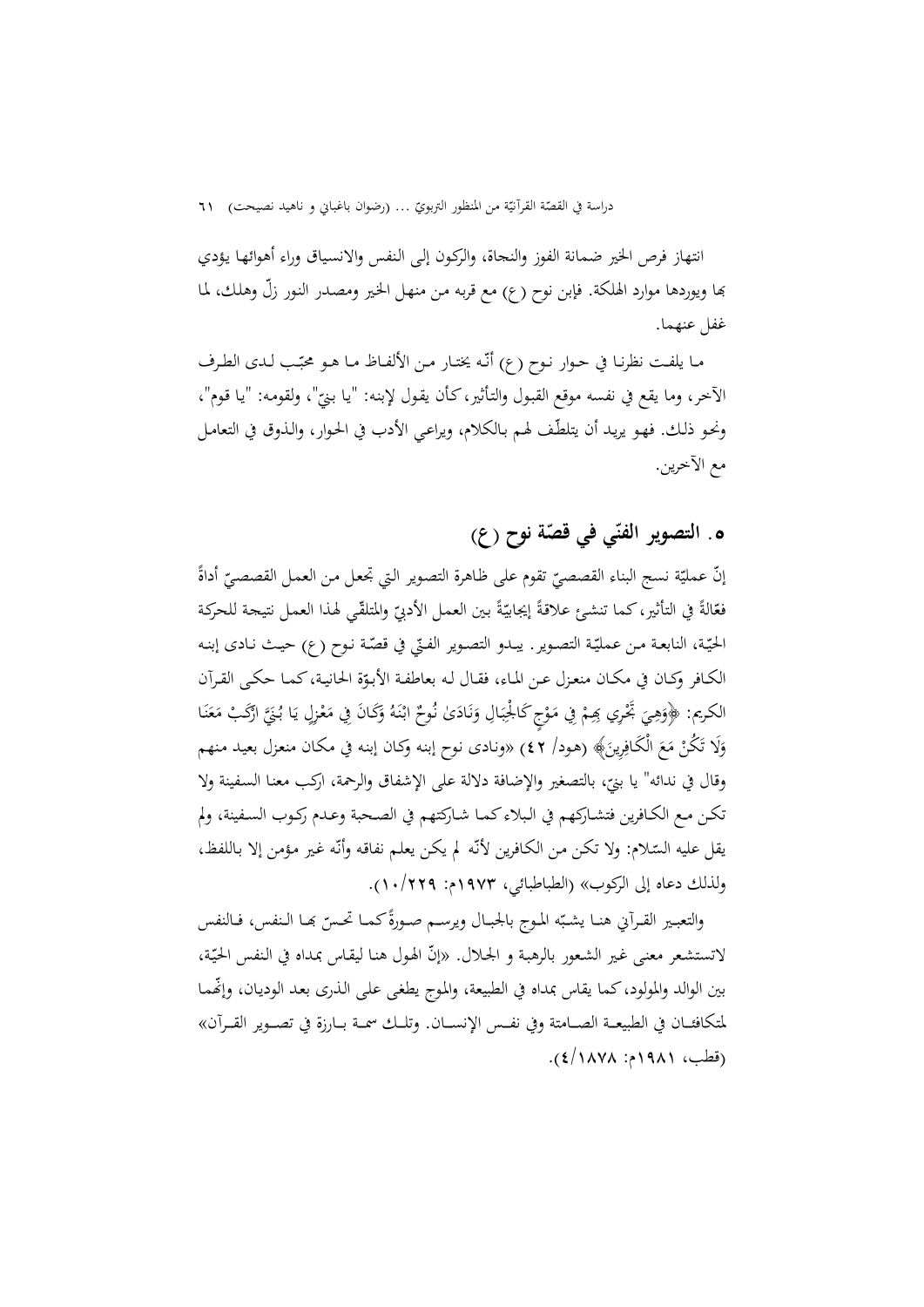فهــذه الآيــة الکريمــة تصــور لنــا مــا دار بــين نــوح (ع) وإبنــه مــن محــاولات في تلــك اللحظــات الحاسمة المؤثرة التي يبذل فيهاکل أب ما يستطيع بذله من جهود لنجاة إبنه من هذا المصير المؤلم.

ويتحلّـى هـذا الشـعور أكثـر حـين يخاطـب نـوح (ع) ربّـه بـأنّ إبنـه الغريـق هـذا مـن أهلـه، ويسـأله برحمته النحـاة لـه، ولكـن الله لا يستحيب لـه؛ لأنّ كفـر الإبـن قطـع كـلّ رحـم بينهمـا،<br>ّ ّـة القرابـة. قـال االله ّـة العقيـدة لا أهلي ّـة هنـا أهلي ـه ويسـلّم، فالأهلي ّ ّ الکـريم بقضـاء رب يرضـی النـبي تعـالى: ﴿وَنَـادَىٰ نُـوحٌ رَبَّـهُ فَقَـالَ رَبِّ إِنَّ ابْـنِي مِـنْ أَهْلِـي وَإِنَّ وَعْـدَكَ الْحَـقُّ وَأَنْـتَ أَحْكَـمُ<br>م ن َ ب إ َ ِالْحَاكِمِينَ. قَالَ يَا نُوحُ إِنَّهُ لَيْسَ مِنْ أَهْلِكَ إِنَّهُ عَمَلٌ غَيْرُ صَالِحٍ فَلَا تَسْأَلْنِ مَا لَيْسَ لَكَ بِهِ عِلْمٌ<br>مَسَيَّمَ الْمَسَوِّرِ مِنْ مَسْمَدَتْهِ مِنْ أَهْلِكَ إِنَّهُ عَمَلٌ غَيْرُ صَالِحٍ ف ِ ِ ِِ ِ إِنِّي أَعِظُكَ أَنْ تَكُونَ مِنَ الْحَاهِلِينَ. قَالَ رَبِّ إِنِّي أَعُوذُ بِكَ أَنْ أَسْأَلَكَ مَا لَيْسَ لِي بِهِ عِلْمٌ وَإِلَّا<br>وَالْجَمَّاطِ الْمَسْلَمِينَ مِنْ الْحَاهِلِينَ. قَالَ رَبِّ إِنِّي أَعُوذُ بِكَ أَنْ أَ ِ ِ ِإ ه<br>و ِ .<br>. نَغْفِرْ لِي وَتَرْحَمْنِي أَكُنْ مِنَ الْخَاسِرِينَ. قِيلَ يَا نُوحُ اهْبِطْ بِسَلَامٍ مِنَّا وَبَرَكَاتٍ عَلَيْكَ وَعَلَىٰ أُمَمٍ<br>. َ َ َ َ **ہ** َ ْ جُنْ مَعَكَ وَأُمَمٌ سَنُمَتَّعُهُمْ ثُمَّ يَمَسُّهُمْ مِنَّا عَذَابٌ أَلِيمٌ﴾ (هود/ ٤٥-٤٨). ِ َ ا<br>ا  $\overline{\phantom{a}}$ ن

«ومن أحل أن تحدث القصّة الأثر المطلوب، فلقد برز عنصر التصوير كأسلوب موصل إلى تحقيق الغرض الدينيّ من القصّـة، فهـو يعبّر بالصورة الحيّـة المحسوسة عـن الموقـف والحالـة<br>- $\ddot{\phantom{a}}$ النفسيّة، وعن النموذج الإنسانيّ، والطبع البشريّ، حتّى تبدو الصورة المحسوسة حياةً شاخصةً متحرّدة الحركـة، فضلاً عـن نبض وخشونة القصص بحوادثهـا ومشـاهدها ومناظرهـا وحوارهـا»<br>. (عبــدالعال، د.ت: ٥٠) والقصّــة القرأنيّــة «ليســت عمــلاً فنّيــاً مطلقــاً مجــرّداً مــن الأغــراض<br>ّ التوجيهيّـة، إنّمـا هي وسيلة من وسـائل القرآن الهادفـة إلـی تحقيـق الأغـراض الدينيّـة الربّانيّـة، ومـع ذلك فإنّ التعبير القرآييّ يؤلف بين الغرض الدينيّ والغرض الفنّيّ. وبَمذا امتازت القصّة القرآنيّة<br>-مميــزات فنّيّــة وتربويّــة، فالجمـــال الفـــنّيّ في القصّــة القرآنيّــة أداة مقصـــورة بإثــارة الوجـــدان<br>. ي والانفعالات وتربية العواطف الربّانيّة» (الدليمي والشمري، ٢٠٠٣م: ٥٩).<br>.

فنوح (ع) دعـا قومـه إلى توحيـد الله وعبادتـه سـرّاً وجهـاراً، ترغيبـاً وترهيبـاً، وعـداً ووعيـداً،<br>. ا فنوح (ع) دعـا قومـه إلى توحيـد الله وعبادتـه سـرّأ وجهـاراً، ترغيبـاً وترهيبـاً، وعـداً ووعيـداً،<br>احتحاجـاً بالأدلّـة العقليّـة والحسيّة، وسلك في دعوته إلى الله الأسـاليب التي ذكـرت آمـلاً مـن وراء ذلك أن يترك قومـه عبـادة الأوثـان وأن يستحيبوا لمـا يـدعوهم إليـه، ولكنّهم لم يستحيبوا دعوتـه، ووصـفوا دعوتـه بالضــلال، ولـيس هــذا فحسـب، بـل أصـرّوا علـى كفـرهم وشـركهم واستكبروا. والنبيّ نوح (ع)كان ثابتاً على عزمه ومكث في دعوته ما يقرب الألف سنة، فما<br>م آمــن معــه إلا قليــل؛ ولمــا لم تنفــع أســاليب الــدعوة معهــم أرســل االله علــيهم الطوفــان، فــأنجى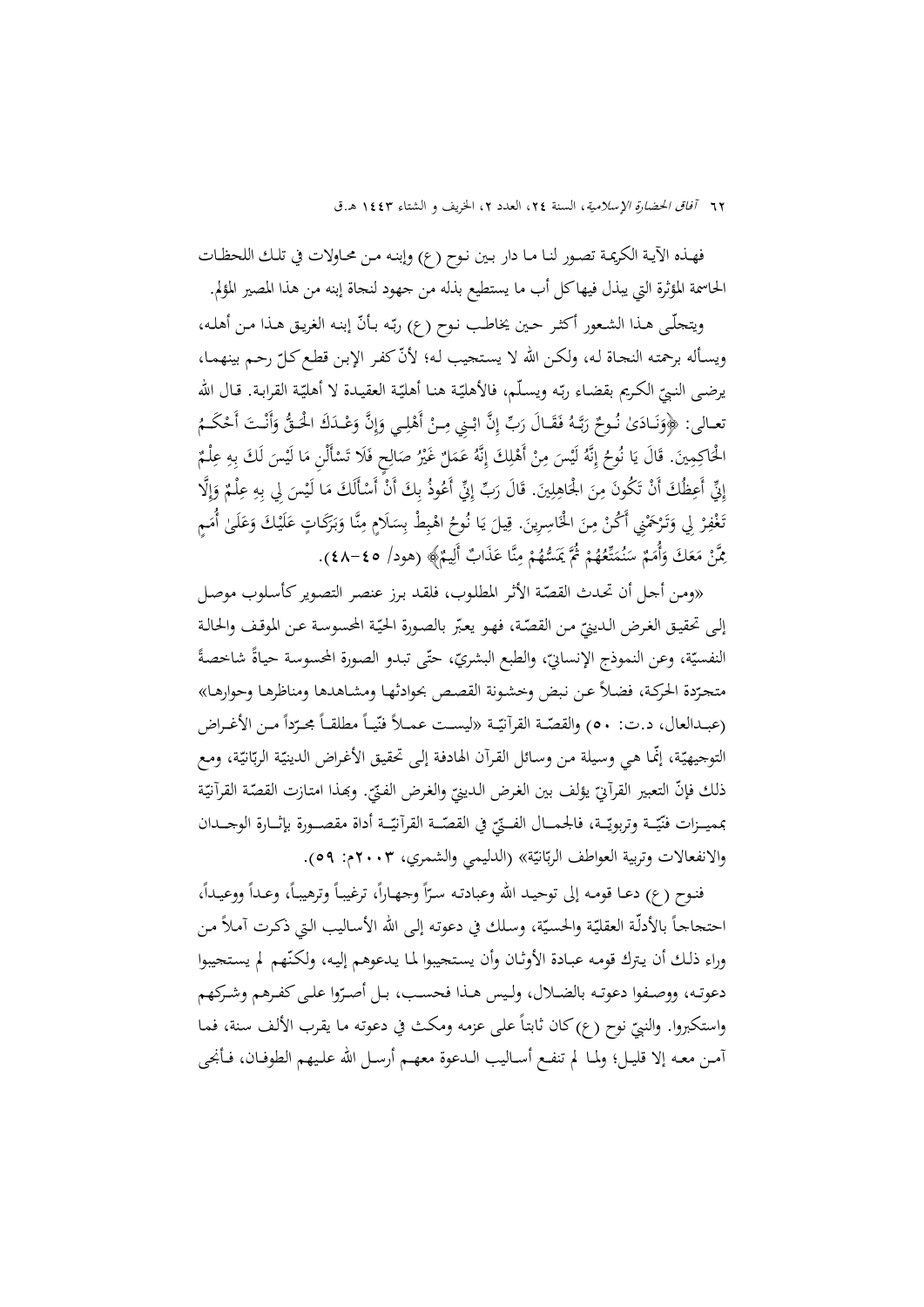دراسة في القصّة القرآنيّة من المنظور التربويّ … (رضوان باغباني و ناهيد نصيحت) ٦٣<br>-

نوحـاً (ع) ومـن معـه مـن المـؤمنين، وأغـرق الأخـرين. وهـو مشــهد رائـع يصـوّره القـرآن الكـريم تصويرا ً تعجز أمامه بلاغة البشر.

## **.**6 **النتائج**

من خلال تتبّع قصّة نوح (ع) في القرآن الكريم وقفنـا علـى أسـاليب استخدمها نوح (ع) في الــدعوة إلى الله. راوح نــوح (ع) بــين أســـاليب متعــدّدة كالترغيــب، والترهيــب، والتحبّــب، والإشفاق، والصبر، والتحدّي، والحوار، لعلّ أيّاً منهـا يكون سبباً لدخول قومه في دين الله نعـالى. فتنـوّع الأسـاليب التربويّـة وتعـدّدها ذو أهمّيـة كبـيرة في العمليّـة التربويّـة وعامـل مشـوّق، واختلاف تقبّل الناس للأساليب التربويّة يعزّز أهمّية تنوّعها. وكـان يغتنم كـلّ فرصة لـدعوة قومـه إلى الله، ويستخدم في الدعوة إلى الله مراتب ثلاثة: الجهر، والعلن، والسر. وكماكـان يهتمّ<br>. بإصلاح قومه كـان مهتمّاً بإصلاح الأجيال الآتية. قصّة نوح (ع) من أكثر القصص التي تكـرّرت في القـرآن الكـريم؛ لألها تحتوي علـى العديـد مـن الـدروس والعظـات، وعلـى الأسـاليب ّ كــل زمــان ومكــان. و ــ ّ التربوي الصـالحة للإنســان في ّــة ّ القص ة مــن أحـب ة إلــی ّ الوســائل التصــويري النفـوس، لأنّحـا تـدخل إليهـا مباشـرة فتـؤثّر فيهـا؛ لـذلك اسـتخدمها القـرآن الكـريم في تربيـة الإنســان. والمقصــد الأسمـى لقـصّ أحـوال الأمـم الماضـية في القـرآن الكـريم تربـويّ وتعليمـيّ،<br>-فالقصص القرأتيّة تحتوي على علاج مؤثّر للأمراض الدينيّة والنفسيّة والاجتماعيّة التي يعاني منها البشر، وقد جعل الله سبحانه أحوال الأمم السابقة في القرآن الكريم عبرةً لمن يعتبر .

**المصادر والمراجع** 

**الکتب القرآن الکريم. نهج البلاغة.**  ابـن فـارس، أبـو الحسـين (1979م). **معجـم مقـاييس اللغـة**، تحقيـق عبـد السـلام محمـد هـارون، د.ط، د.ب: دار الفكر.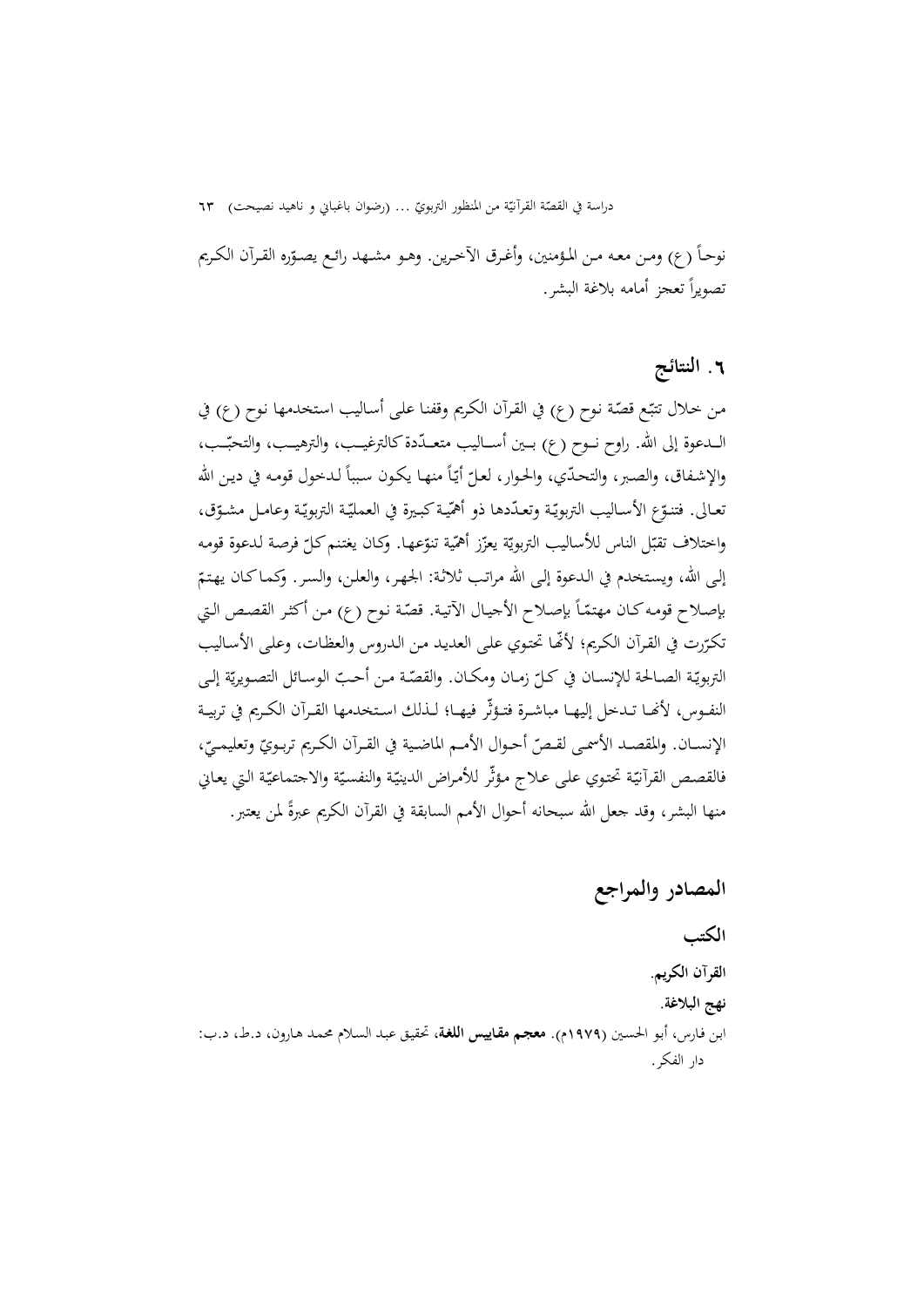ابــنکثــير الدمشــقي، عمادالــدين أبوالفــداء إسماعيــل بــن عمــر (1998م). **تفســير القــرآن العظــيم**، ط ،1 بيروت: دار الکتب العلمية. ابـن منظـور، أبـو الفضـل جمـال الـدين محمـد بـن مكـرم الأفريقـي المصـري (2000م)، **لسـان العـرب**، ط ،1 بيروت: دار صادر. الأشقر، عمر سليمان (1898م)، **الرسل والرسالات**، ط ،4 الکويت: دار النفائس. الحازمي، خالد بن حامد (2000م). **أصول التربية الإسلامية**، ط ،1 المدينة المنورة: دار عالم الکتب. الـدليمي، طـه علـي حسـين، والشـمري، زينـب حسـن نجـم (2003م). **أسـاليب تـدريس التربيـة الإسـلامية**، ط ،1 الأردن: دار الشروق. الراغب الأصفهاني، أبو القاسم الحسين بن محمد (د.ت). **المفردات في غريـب القـرآن**، تحقيـق محمـد سـيد کيلاني، ط ،1 بيروت: دار المعرفة. رشيد رضا، محمد (1338هـ ق). **تفسير المنار**، د.ط، مصر: مطبعة المنار. الزمخشري، أبوالقاسم جارالله محمود بن عمر (٢٠٠٩م). **تفسير الكشاف**، ط ٣، بيروت: دارالمعرفة. الطباطبائي، محمد حسين (1973م). **الميزان في تفسير القرآن**. ط ،3 بيروت: مؤسسة الأعلمي للمطبوعات. عاشور، محمد الطاهر (1984م). **التحرير والتنوير**، د.ط، تونس: الدار التونسية. عباس، فضل حسن (2010م). **قصص القرآن الكريم**، ط ،3 الأردن: دار النفائس. عبـدالعال، محمـد قطـب (د.ت). **نظـرات فـي قصـص القـرآن**، د.ط، مکـة المکرمـة: إدارة الصـحافة والنشـر برابطة العالم الإسلامي. علـي أحمـد، علـي عبدالحميـد (2010م)، **التحصـيل الدراسـي وعلاقتـه بـالقيم الإسـلامية التربويـة**، ط ،1 بيروت: مکتبة حسن العصرية للطباعة والنشر والتوزيع. قطب، سيد (1981م). **في ظلال القرآن**، ط ،15 بيروت: دار الشروق. قطب، محمد (1993م). **منهج التربية الإسلامية**، ط ،14 القاهرة: دارالشروق. لجنة من العلماء (1992م). **التفسير الوسيط للقرآن الکريم**، ط ،3 مصر: مطبعة المصحف الشريف. الـنحلاوي، عبـد الـرحمن (2008م). **أصـول التربيـة الإسـلامية وأسـاليبها فـي البيـت والمدرسـة والمجتمـع**، د.ط، دمشق: دار الفكر. يالجن، مقداد (2003م). **أهداف التربية الإسلامية وغاياتها**، د.ط، الرياض: دار عالم الكتب.

### **الرسائل الجامعية**

الــوادعي، مســفر بــن أحمــد بــن مســفر آل عــاطف (1427ق). **معــايير الأســلوب القصصــي فــي القــرآن الكـريم وتطبيقاتـه التربويـة فـي تـدريس التربيـة الإسـلامية فـي الصـفوف العليـا بالمرحلـة الإبتدائيـة**، رسالة لنيل درجة الماجستير، إشراف سليمان بن محمد الوابلي، جامعة أم القرى،كلية التربية.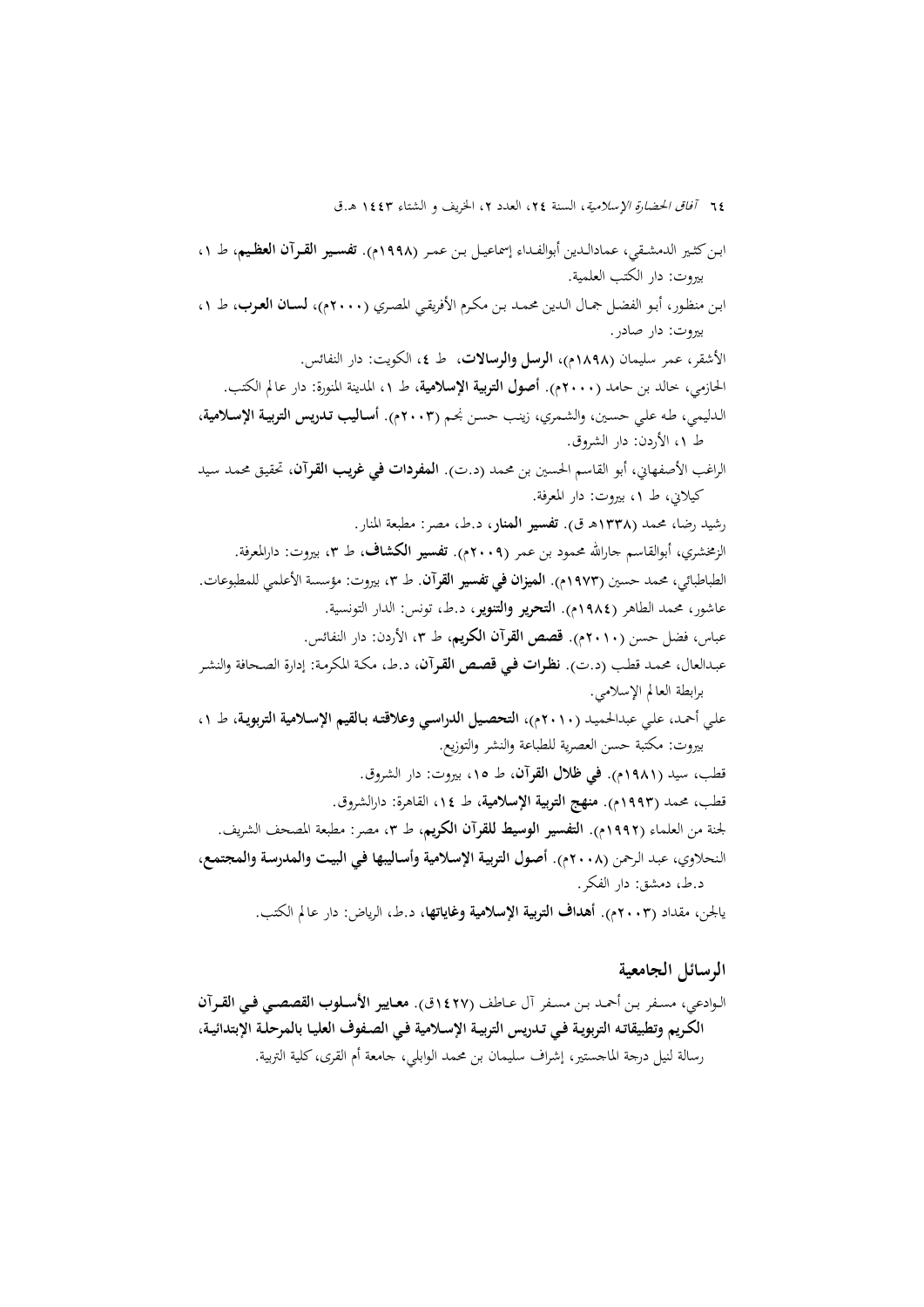دراسة في القصّة القرآنيّة من المنظور التربويّ … (رضوان باغباني و ناهيد نصيحت) 10<br>-

### **المجلات**

الغامـدي، سمـير بـن حامـد بـن علـي آل غـريس (2019م). «المبـادئ التربويـة المسـتنبطة مـن قصـة نـوح عليـه السلام في الجانب العقـدي وتطبيقاēـا التربويـة»، **مجلـةکليـة التربيـة**، جامعـة الأزهـر، العـدد ،183 الجـزء الثالث، (صص 665-714).

#### **Sources and references**

#### **The Books**

*The Holy Quran.* 

*Nahj al-Balagha.* 

- Abbas, F. (2010). *Qisas al-Quran al-Karim*. 3rd edition, Ordon: Dar al-Nafaes. [In Arabic].
- Abdelaal, M. (n.d.). *Nadarat fi Qisas al-Quran*. Mecca: Rabita al-Alam al-Islami. [In Arabic].
- Ali Ahmed, A. (2010). *Al-Tahsil al-Dirasi wa-Alaqatuh bi-al-Qiyam al-islamiyah*. first edition, Beirut: Maktabah Hasan al-Asriyah. [In Arabic].
- Al-Ashqar, U. (1898). *Al-Rusul wa-l-Resalat*. 4th edition, Kuwait: Dar al-Nafaes. [In Arabic].
- Ashur, M. (1984). *Al-Tahrir Wa-al-Tanwir*. Tunisia: al-Dar al-Tunisia. [In Arabic].
- Al-Dailami, T., & Al-Shammari, Z. (2003). *Asalib Tadris al-Tarbiyah al-Islamiyah*. first edition, Ordon: Dar al-shorough. [In Arabic].
- Al-Hazemi, K. (2000). *Ushul al-Tarbiyah al-Islamiyah*. first edition, Medina: Dar Alam al-Kotob. [In Arabic].
- Ibn Faris, A. (1979). *Mujam Maqayis al-Lughah*. Research: Abd al-Salam Muhammad Harun, Dar al-Fikr. [In Arabic].
- Ibn Kathir al-Damishgi, I. (1998). *Tafsir al-Quran al-Azim*. first edition, Beirut: Dar al-Kotob al-Ilmiyah. [In Arabic].
- Ibn Manzur, A. (2000). *Lisan al-Arab*. first edition, Beirut: Dar Sader. [In Arabic].
- Al-Nahlawi, A. (2008). Ushul al-Tarbiyah al-Islamiyah wa-Asalibuha fi al-Bait waal-Madrasah wa-al-Mujtama. Damascuc: Dar al-Fikr. [In Arabic].
- A Panel of Scholars. (1992). *Al-Tafsir al-Wasit lil-Quran al-Karim*. 3rd edition, Egypt: Matbaah al-Mushaf al-Sharif. [In Arabic].
- Qutb, M. (1993). *Manhaj al-Tarbiyah al-Islamiyah*. 14th Edition, Cairo: Dar alshorough. [In Arabic].
- Qutb, S. (1981). *Fi Zilal al-Quran*. 15th edition, Beirut: Dar al-shorough. [In Arabic].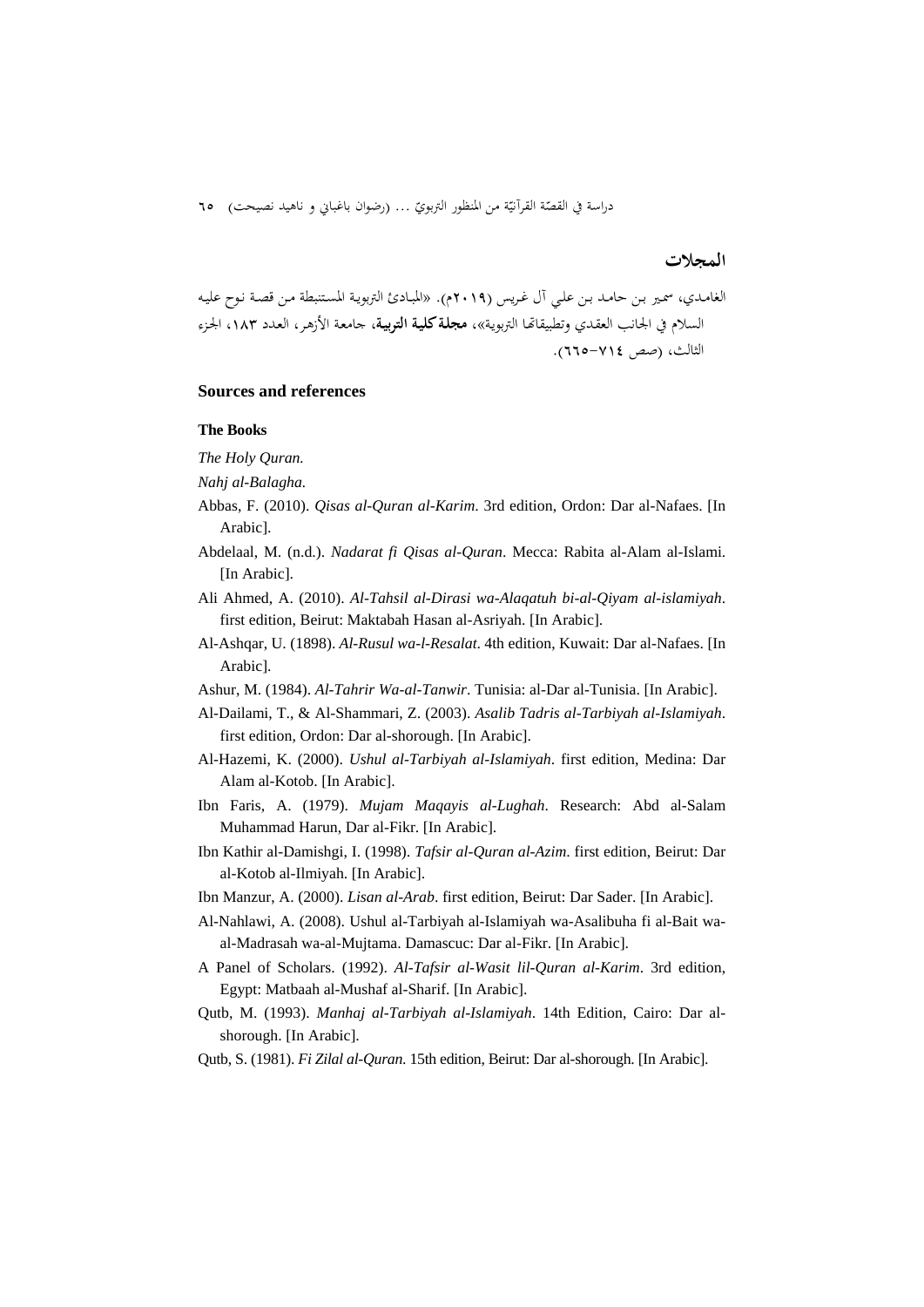Al-Raghib al-Isfahani, A. (n.d.). *Al-Mufradat fi Gharib al-Quran*. Research: Muhammad Sayyid Kaylani, first edition, Beirut: Dar al-Marefa. [In Arabic].

Rashid Rida, M. (1919). *Tafsir al-Manar*. Egypt: Matbaah al-Manar. [In Arabic].

- Tabatabai, M. (1973). *Al-Mizan fi Tafsir al-Quran*. 3rd edition, Beirut: Muassasat al-Alami lil-Matbuat. [In Arabic].
- Yaljin, M. (2003). *Ahdaf al-Tarbiyah al-Islamiyah wa-Ghayatuha*. Riyadh: Dar Alam al-Kotob. [In Arabic].
- Al-Zamakhshari, A. (2009). *Tafsir al-Kashshaf*. 3rd edition, Beirut: Dar al-Marefa. [In Arabic].

#### **Thesis**

Al-Wadei, M. (2006). "The Storytelling style and its Educational Applications in Teaching the Islamic Education in the High Grades of the Primary Stage". M.A. Thesis, Supervisor: Sulaiman Bin Muhammad Al-Wably, Umm Al-Qura University, Faculty of Education. [In Arabic].

### **The Journals**

Al-Ghamdi, S. (2019). "The Educational Principles Devised from the Story of Noah (Peace be Upon him) in the Doctrinal Aspect and the Educational Applications thereof". Journal of the Faculty of Education, Al-Azhar University, No.183, Part: 3, 665-714. [In Arabic].